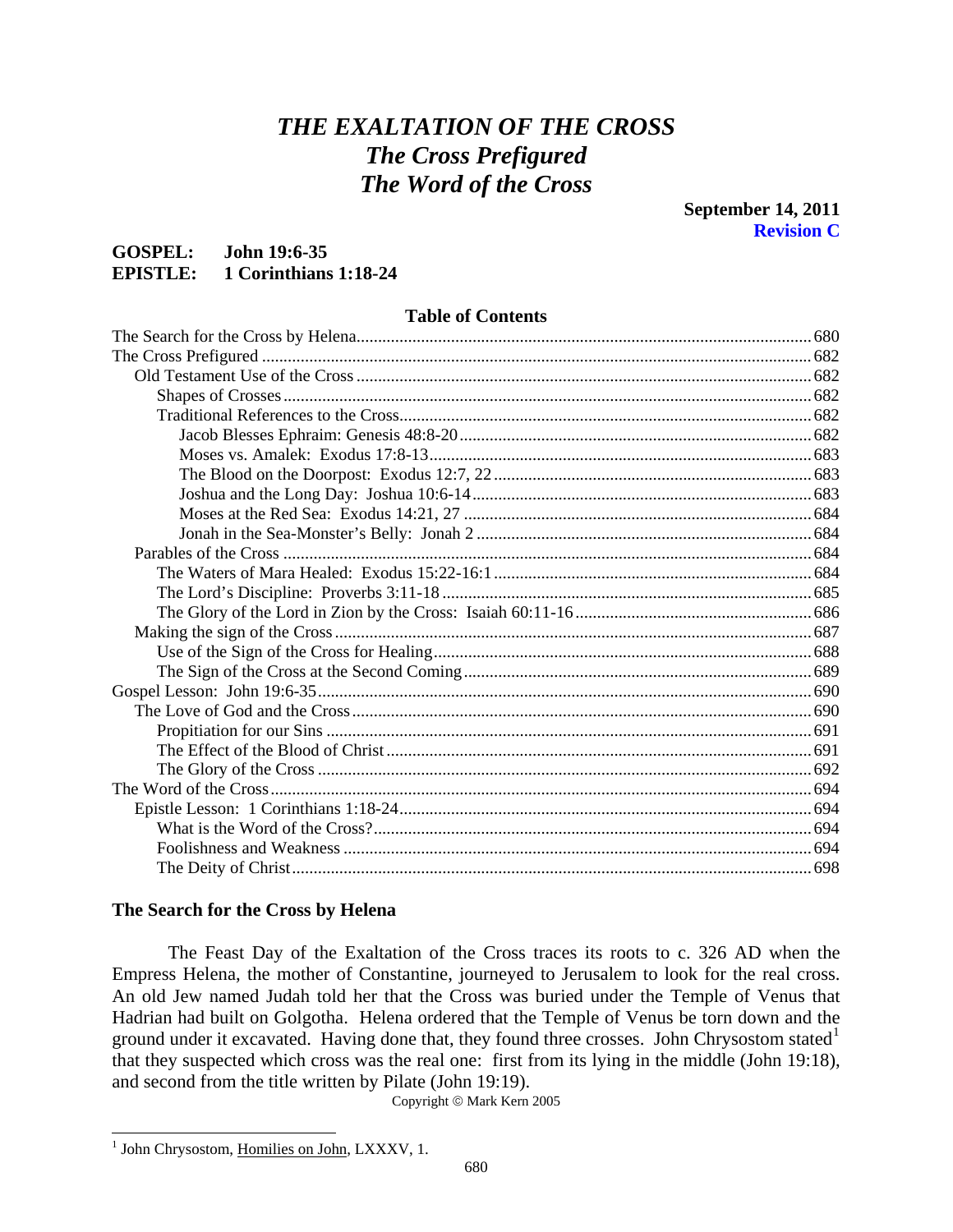But they still needed to dispel all uncertainty as to which, if any, was the real one. At that moment a funeral procession was passing by. Patriarch Macarius of Jerusalem suggested that they place the crosses one by one on the dead man. When they placed the first two on him, nothing happened. When they placed the third on him, he was restored to life. After that, they placed it on a sick woman and she recovered. Patriarch Macarius then raised up the cross for everyone to see and all the people sang, "Lord have mercy" with tears and joy. Empress Helena then had a silver casing made to contain the Cross.

 In the early 7th Century, the Persians conquered Jerusalem and carried the Cross to Persia. Fourteen years later, the Greek Emperor Heraclius conquered Persia and brought the Cross back to Jerusalem and placed it in the Church of the Resurrection on Golgotha. September 14th, then, celebrates both the occasion of the finding of the Cross by Helena, and its return by Heraclius. The Eastern Church began celebrating the Exaltation of the Cross in the 4th Century. The Western Church eventually did so also after the 7th Century.

The Exaltation of the Cross is a feast day that is not celebrated much in the West today, however. Some Western Churches celebrate Holy Cross Sunday in mid September using the Gospel lesson for the Sunday Before the Exaltation of the Cross and the Epistle for the feast day of the Exaltation. But this is not commonly done. Lutherans sometimes use the Epistle lesson for the Sunday after the Exaltation for Reformation Sunday in November. In both cases, the ideas are expressed that the Cross has become more than just a piece of wood that the Lord died on. However, the Word of the Cross is not emphasized in either case as it is in the Eastern Church. In the West, both Holy Cross Sunday and Reformation Sunday are one-day events. In the East, the celebration of the Exaltation of the Cross takes in two Sundays (before and after) with a major feast day in between. In addition to the above, taking up one's cross is also the theme of the 3rd Sunday in Lent (The Adoration of the Cross) and All Saints Sunday (the 1st Sunday after Pentecost.)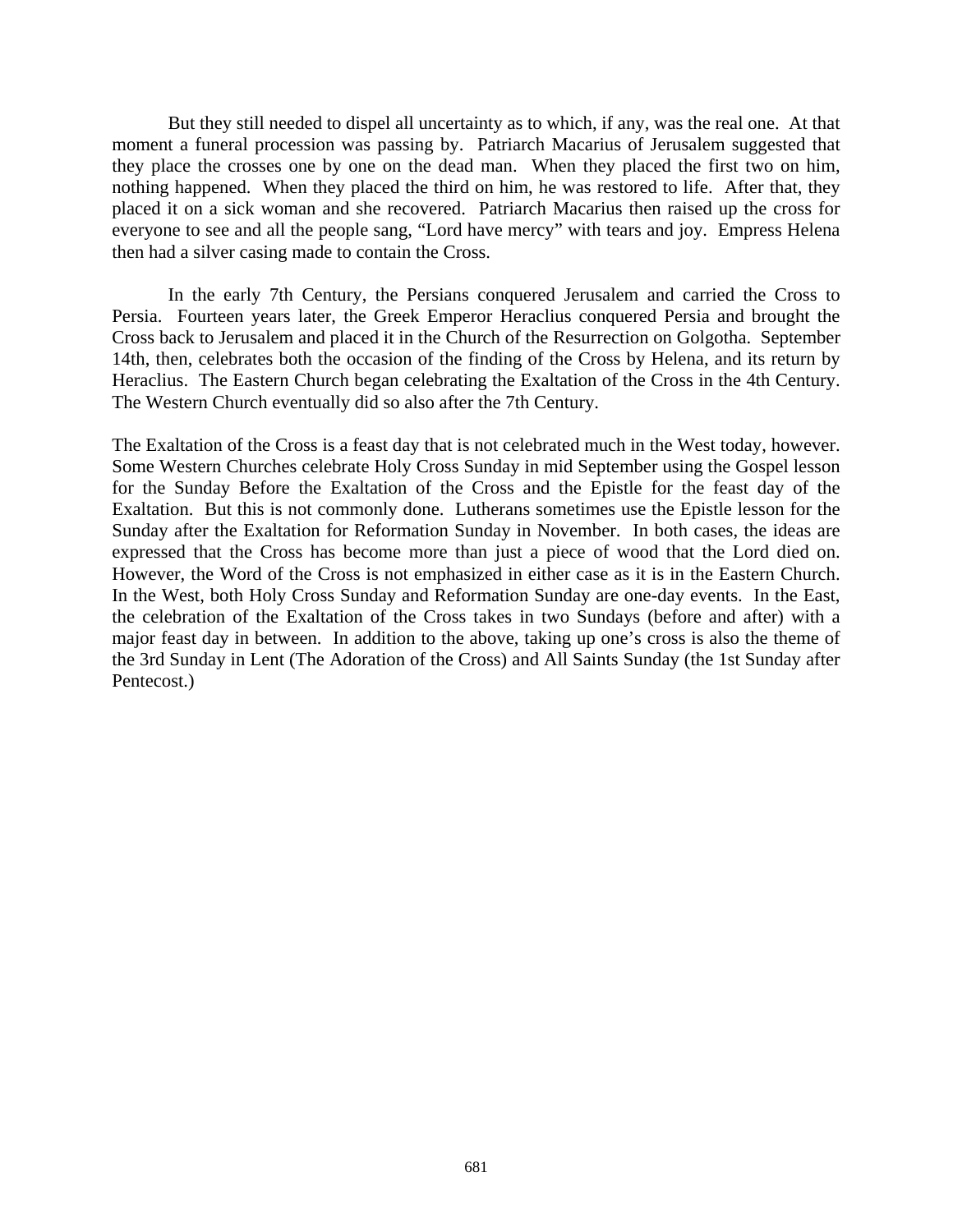# **The Cross Prefigured**

## <span id="page-2-0"></span>**Old Testament Use of the Cross**

 The use of the Cross as a symbol or sign did not first appear in New Testament times. Other pagan cultures had used it before. For example, a cross-shaped emblem was used in Egypt, Nineveh and Phoenicia, among other countries. These crosses were shaped like the modern Greek Cross with equal length  $\text{arms}^2$  $\text{arms}^2$ .

## **Shapes of Crosses**

Other crosses used are the X-shaped St. Andrew Cross, so called because the Apostle Andrew was crucified on one of that shape. The St. Andrew Cross is very prominently displayed on the British flag today. Also used has been the Tee-shaped St. Anthony Cross, derived<sup>[3](#page-2-2)</sup> from the crutch or walking stick of Anthony the Great. During the Middle Ages in Europe the Celtic Cross, having a circle behind the crossbeam was used a lot, and carved in stone in many places. Most commonly used in the West is the Latin Cross, which is the style displayed on most Western Churches.

For executions in Roman times, a "Simple Cross" was sometimes used. This was a plain vertical stake where the victim's hands were tied or nailed above his head<sup>[4](#page-2-3)</sup>. The Greek word for cross, *stauros*, means "an upright stake" and does not imply a crossbeam. Thus a "cross" did not have to have a crossbeam, and referring to the Cross Jesus died on as "a tree" (1 Peter 2:24, Galatians 3:13) is perfectly consistent with the meaning of *stauros.*

Many comments have been made by the Church Fathers in comparing the "tree" that Christ died on with the "tree" that caused mankind to fall in the Garden of Eden (Genesis 3:1- 16). By the "tree" in the Garden, Satan set a trap for Adam and caused him to fall. By the "tree" of the Cross, God also set a trap for Satan. If Satan had known what would result from this trap, he "would not have crucified the Lord of Glory" (1 Corinthians 2:8).

# **Traditional References to the Cross**

 According to tradition, there were times when Old Testament saints used the sign of the Cross without specifically calling it such. Some examples are:

# **Jacob Blesses Ephraim: Genesis 48:8-20**

 $\overline{a}$ 

When Jacob was an old man living in Egypt, he blessed Joseph's two children Manasseh and Ephraim. In doing so, he crossed his arms (in the shape of a cross) and blessed Ephraim, the younger, ahead of Manasseh (Genesis 48:14). Joseph was at first displeased with this since the elder child traditionally received the greater blessing. Jacob, however, said that he knew what he was doing and that his blessing was prophetic (Genesis 48:17-19).

<span id="page-2-1"></span><sup>&</sup>lt;sup>2</sup> Merrill F. Unger, <u>Unger's Bible Dictionary</u>, Moody Press, Chicago, 1967, pg. 227.<br><sup>3</sup> Thurston and Attuster, Butlor's Lives of the Seints, Christian Cleasies, Westminster

<span id="page-2-2"></span><sup>&</sup>lt;sup>3</sup> Thurston and Attwater, Butler's Lives of the Saints, Christian Classics, Westminster, MD, 1990, January 17.

<span id="page-2-3"></span><sup>&</sup>lt;sup>4</sup> Merrill F. Unger, Unger's Bible Dictionary, Moody Press, Chicago, 1967, pg. 227.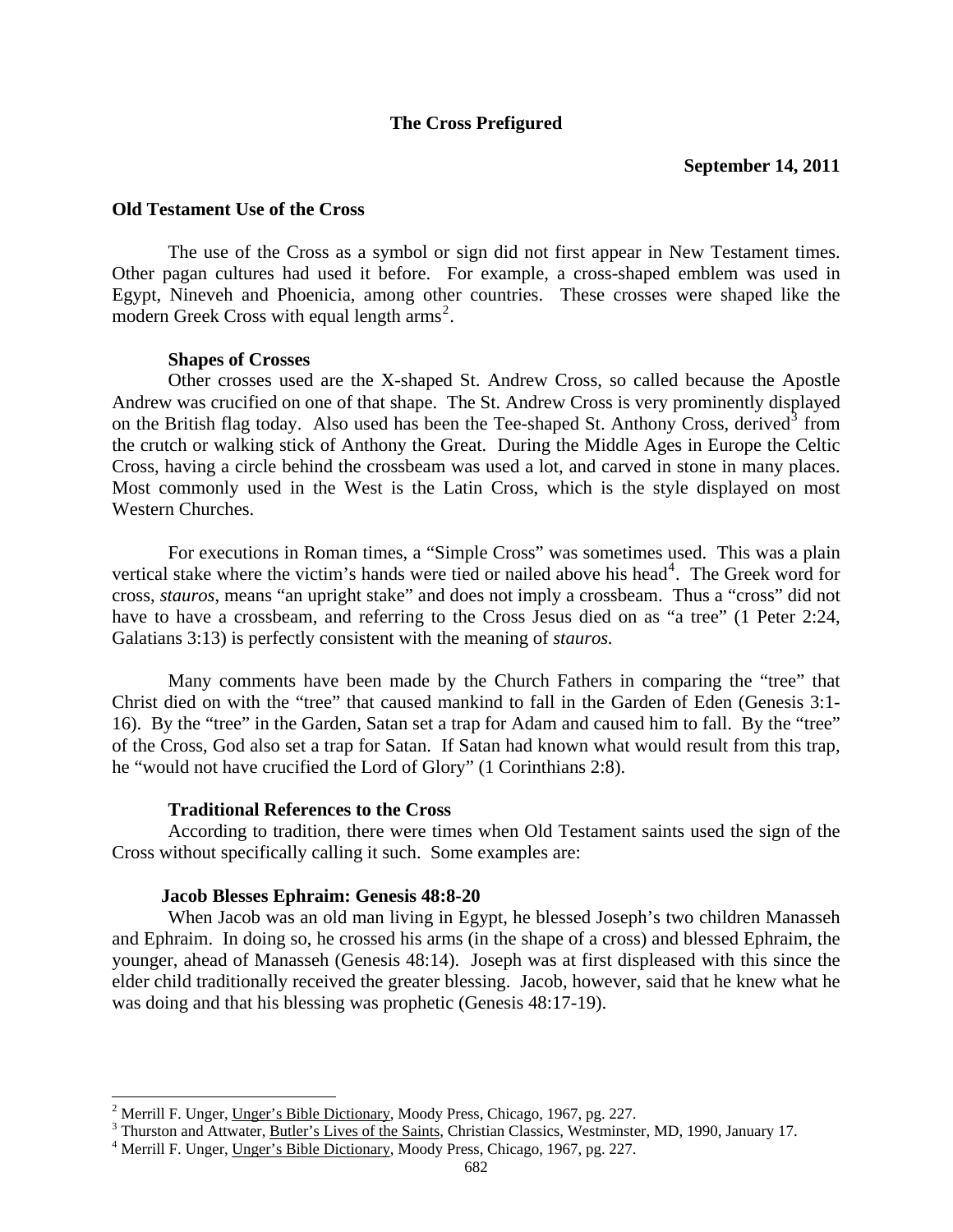# **Moses vs. Amalek: Exodus 17:8-13**

<span id="page-3-0"></span>Shortly after leaving Egypt, the nation of Amalek came and fought against Israel. As Joshua led the army against Amalek, Moses stationed himself on the top of a hill with the staff of God in his hand. As Moses held up his hands, Israel prevailed; when he let his hands down, Amalek prevailed. Therefore Aaron and Hur (Miriam's husband) held up Moses' hands until sundown. According to tradition, they did so in the shape of an X-style cross, which would probably be the steadiest way to hold up someone's hands.

Justin Martyr wrote<sup>[5](#page-3-1)</sup> that Hur and Aaron supported Moses' arms in the shape of a Cross. It was the Cross and not Moses' prayers that prevailed against Amalek.

Trypho said, 'Prove to us whether He must be crucified and die so disgracefully and so dishonorably by the death cursed in the Law. For we cannot bring ourselves even to think of this'".

"You know that what the prophets said and did they veiled by parables and types, so that it was not easy for all to understand since they concealed the truth by these means, that those who are eager to find out and learn it might do so with much labor. Listen, therefore, to what follows; for Moses first exhibited this seeming curse of Christ's by the signs which he made".

"When the people waged war with Amalek, and the son of Nun by name Jesus (Joshua), led the fight, Moses himself prayed to God, stretching out both hands. Hur with Aaron supported them during the whole day, so that they might not hang down when he got wearied. For if he gave up any part of this sign, which was an imitation of the cross, the people were beaten, as is recorded in the writings of Moses. But if he remained in this form, Amalek was proportionally defeated, and he who prevailed did so by the cross. For it was not because Moses so prayed that the people were stronger, but because, while one who bore the name of Jesus (Joshua) was in the forefront of the battle, he himself made the sign of the cross".

# **The Blood on the Doorpost: Exodus 12:7, 22**

Prior to the 10th Plague in Egypt, the Lord commanded Israel to slay the Pascal Lamb and to apply the Lamb's blood to the two door posts and the lintel with a bunch of hyssop. The lintel was that part of the doorframe above the doorposts that supported the bricks of the wall above the doorway. In order to apply the blood to these three places, one has to trace out the outline of a cross.

#### **Joshua and the Long Day: Joshua 10:6-14**

After conquering Ai (Joshua 10:1), a coalition of Canaanite kings marched against Gibeon, who had made peace with Israel. Joshua attacked these kings suddenly by marching all night and they fled before him. Since Joshua was outnumbered, he needed to complete this battle before nightfall to prevent the five kings from regrouping. The Lord helped Joshua by causing large hailstones to fall on the fleeing Canaanites. Joshua also spoke to the Lord and asked the sun to stand still. According to tradition, Joshua did this with upraised arms in the shape of a cross. "And the sun stopped in the middle of the sky, and did not go down for about a whole day" (Joshua 10:13).

<span id="page-3-1"></span> $<sup>5</sup>$  Justin Martyr, Dialogue with Trypho, Chapter 90.</sup>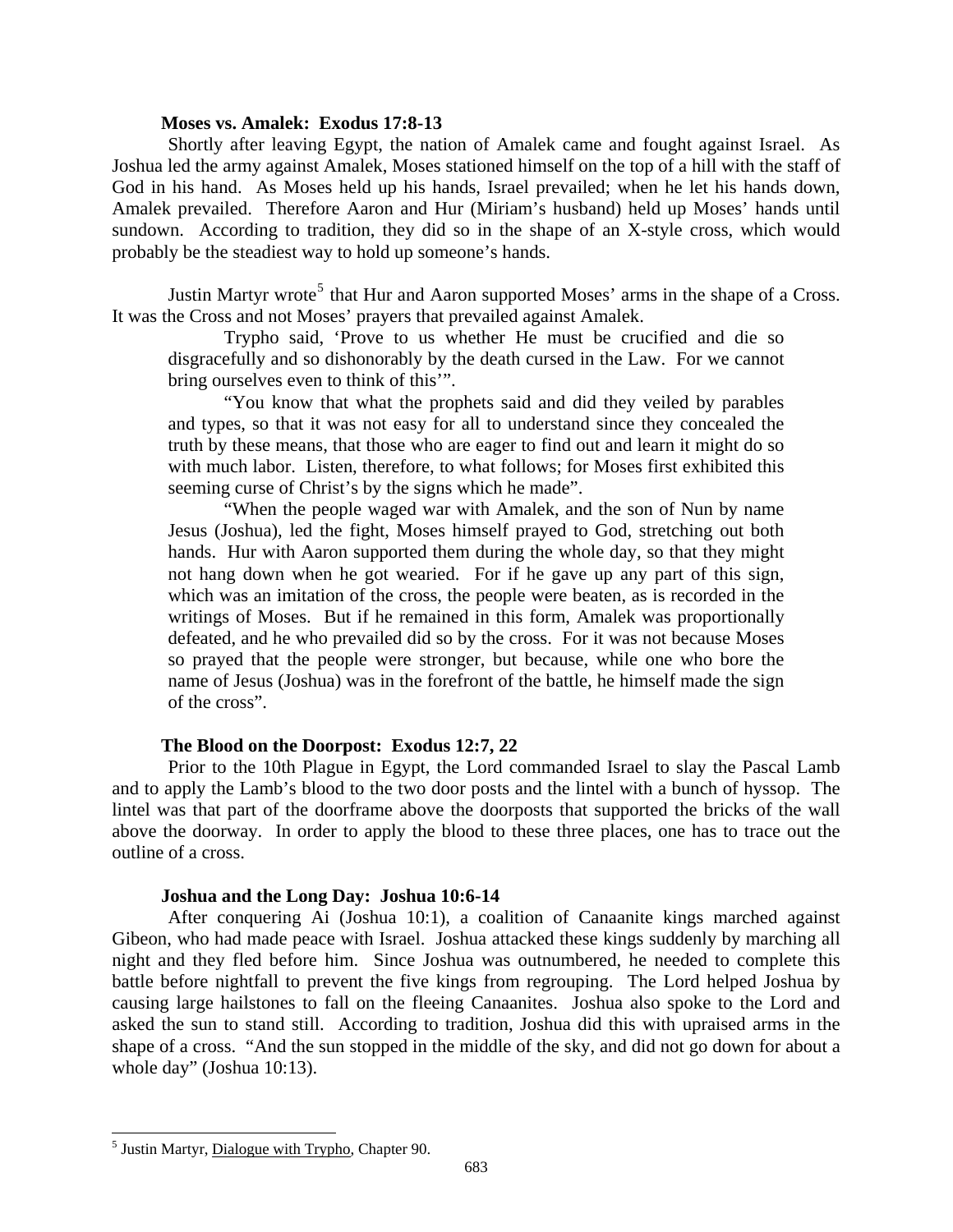## **Moses at the Red Sea: Exodus 14:21, 27**

<span id="page-4-0"></span>When Moses was leading Israel out of Egypt, they came to a dead end at the Red Sea. Trapped between the mountains, the Egyptian army and the Red Sea, Moses stretched out his hand over the sea and the sea parted (Exodus 14:21). After Israel had crossed, he stretched out his hand again and the sea closed on Pharaoh's army. According to tradition, Moses stretched out his hand horizontally to part the Red Sea, and did so vertically to close it. Thus, he traced out the cross in parting the sea.

## **Jonah in the Sea-Monster's Belly: Jonah 2**

Jonah was called by the Lord to preach repentance to Nineveh in Mesopotamia, but he fled instead in the opposite direction. Calamity struck the ship he was on and all the sailors on board knew that the storm was on account of Jonah. At Jonah's request, they threw him overboard; Jonah was then swallowed whole by a great sea-monster and spent three days in the sea-monster's belly.

While in the sea-monster's belly, Jonah cried out to the Lord "from the depths of Sheol" (Jonah 2:2), "engulfed by the great deep with weeds wrapped around his head" (Jonah 2:5). His prayer came to the Lord and he vowed to sacrifice to the Lord and obey His voice (Jonah 2:9). According to tradition, Jonah prayed with his arms in the shape of a cross. After three days, the sea-monster vomited Jonah up onto dry land, and Jonah proceeded to go to Nineveh.

# **Parables of the Cross**

 Three readings from the Old Testament are used during Vespers preceding the Exaltation of the Cross. These are called prophecies or parables of the Cross:

#### **The Waters of Mara Healed: Exodus 15:22-16:1**

In this parable, Israel had just been freed from the threat of Pharaoh's army at the Red Sea. After great celebration and dancing they journeyed into the wilderness of Shur for three days (Exodus 15:1-22). Arriving at Marah [*Marah means bitterness*], they could not drink the waters of Marah because they were bitter (Exodus 15:23). The people grumbled to Moses and Moses cried out to the Lord. The Lord showed Moses a tree; Moses threw it into the waters and the waters became sweet or drinkable (Exodus 15:24-25).

This Parable addresses how the tree (the Cross) can heal our bitterness. Many people think of the Christian life more in terms of how it will be when the Lord returns than how it is now. When the Lord returns there will be no more tears, death, sorrow, crying or pain (Revelation 21:4). Righteousness, peace and joy in the Holy Spirit will then be complete (Romans 14:17). In the meantime, we will have sorrow in this life, which can lead to bitterness. However, "Godly sorrow produces repentance leading to salvation, not to be regretted; but the sorrow of the world produces death" (2 Corinthians 7:10). When we feel that all the water we have to drink (spiritually) is bitter, if we remember the Cross in the sense of taking up our Cross, the tree of the Cross can make our water and our circumstances sweet also.

The Lord was merely testing Israel at Marah (Exodus 15:25). Following the healing of the waters, the Lord made a statute and a regulation with His people: "If you will give earnest heed to the voice of the Lord your God, and do what is right in His sight, and give ear to His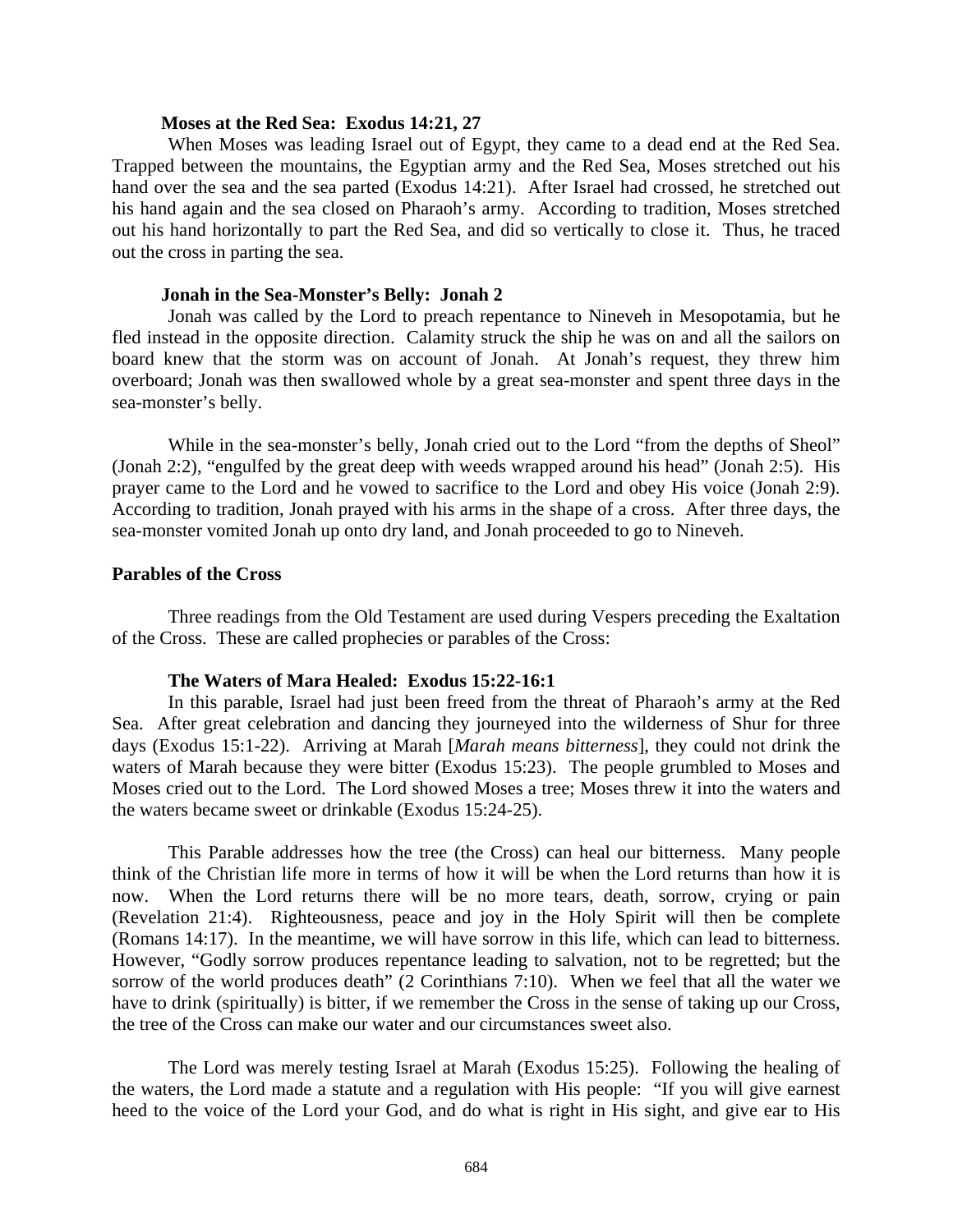<span id="page-5-0"></span>commandments, and keep all His statutes, I will put none of the diseases on you that I put on the Egyptians. For I, the Lord, am your healer" (Exodus 15:26).

Similarly, the Lord tested Israel again and again after they left Marah. Shortly after leaving Marah, and just after leaving Elim, but before arriving at Mt. Sinai, the people grumbled again about inadequate food and longed to go back to Egypt where food was plentiful (Exodus 16:1-3). So the Lord rained down bread from heaven, which was called manna (Exodus 16:4), to test them again. Jesus made the analogy between manna and the Lord's Supper: "Most assuredly, I say to you, Moses did not give you the bread from heaven, but My Father gives you the true bread from heaven. The bread of God is He who comes down from heaven and gives life to the world" (John 6:32-33). "I am the bread of life. He who comes to Me shall never hunger, and He who believes in Me shall never thirst" (John 6:35).

The purpose of this testing by the Lord was to reveal what was in their hearts. Without this revelation, healing wasn't possible. Later, Moses explained all this to the people: "He (the Lord) humbled you and let you be hungry, and fed you with manna which you did not know, nor did your fathers know; that He might make you understand that man does not live by bread alone, but man lives by everything that proceeds out of the mouth of the Lord (Deuteronomy 8:2). The point of this testing was "to do good for you in the end" (Deuteronomy 8:16).

This also holds true for us<sup>[6](#page-5-1)</sup>. The Lord tests us to strengthen our faith. His desire is that we wait on Him for our provisions and not grumble as Israel did when they were thirsty at Marah and hungry outside of Elim. He made analogies to birds and flowers regarding how simply He wanted us to live (Matthew 6:25-32, Luke 12:22-31). His answer was "Seek first the Kingdom of God and His righteousness and all these things shall be added to you (Matthew 6:33).

#### **The Lord's Discipline: Proverbs 3:11-18**

 $\overline{a}$ 

This Reading begins "My son, do not reject the discipline of the Lord, or loathe His reproof. For whom the Lord loves, He reproves, even as a father, the son in whom he delights" (Proverbs 3:11-12). We see this also in the relationship of God the Father to His Son: At Jesus' baptism and at the Transfiguration the Father spoke from heaven saying, "This is My Beloved Son in Whom I am well pleased" (Matthew 3:17, 17:5). But yet then He (the Father) laid on His Son the sins of all mankind at the Cross (2 Corinthians 5:21). Approaching the Cross, Jesus was in agony and sweat great drops of blood because of this; and that was even after being strengthened by an angel (Luke 22:43-44). Yet Jesus also approached the Cross as His glorification, knowing that His submitting to the Cross would accomplish a great deal (John 12:23-27).

The story of Job<sup>[7](#page-5-2)</sup> is another good example of this. Job was described as "blameless, upright, fearing God and turning away from evil<sup>7</sup> (Job 1:1). The Lord taunted Satan about Job: "Have you considered My servant Job? For there is no one like him on the earth, a blameless and upright man, fearing God and turning away from evil" (Job 1:8). Yet the Lord allowed Satan to take away all his worldly goods and to kill his ten children. Job responded to this by saying, "The Lord gave and the Lord has taken away. Blessed be the Name of the Lord" (Job

<span id="page-5-1"></span><sup>&</sup>lt;sup>6</sup> This subject is covered more extensively on the Sunday after the Exaltation of the Cross, and in the Gospel lesson for the Third Sunday after Pentecost.

<span id="page-5-2"></span><sup>&</sup>lt;sup>7</sup> For more details on Job, see the Study for Holy Week, where different aspects of the life of Job are covered on each day, Monday to Friday.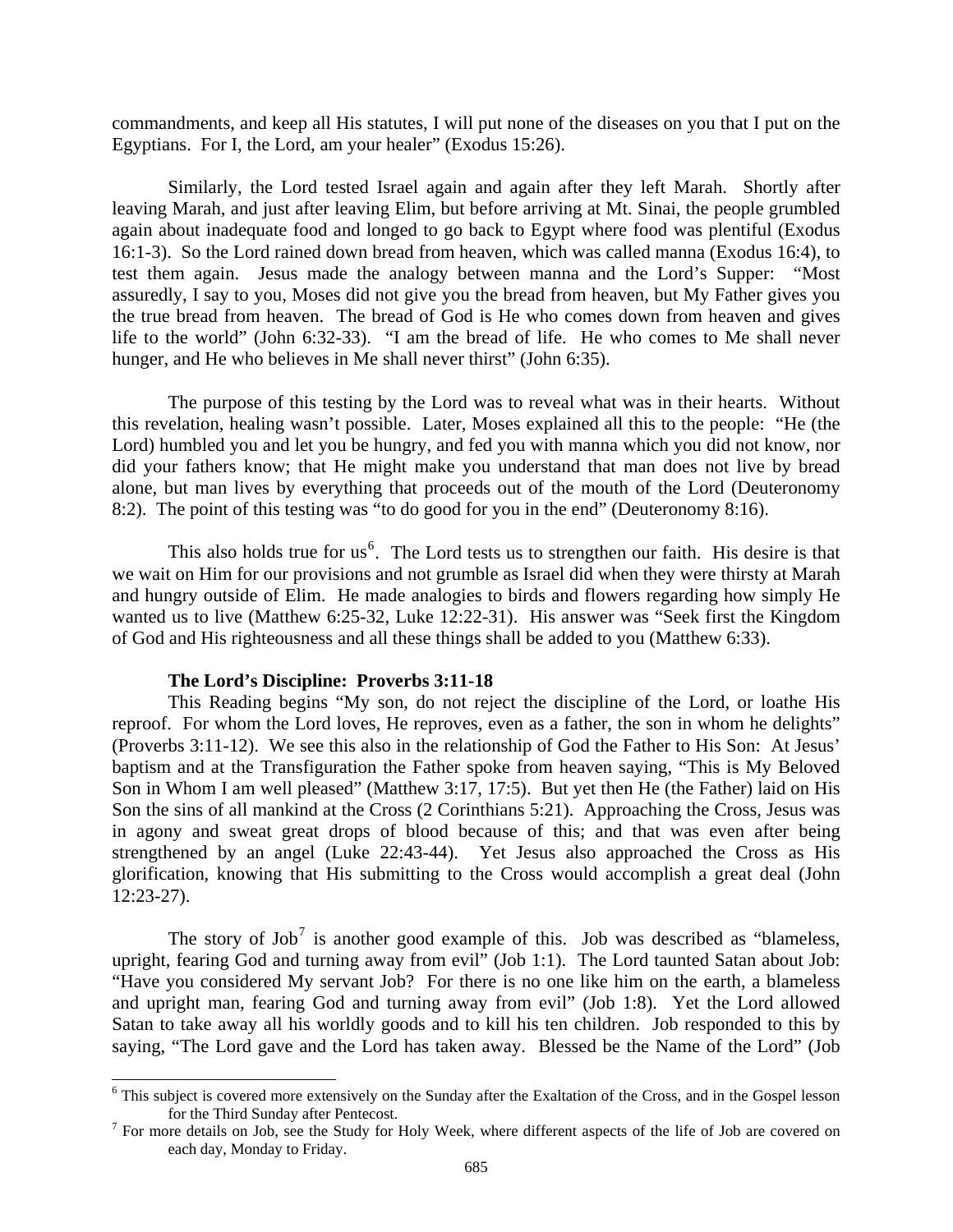<span id="page-6-0"></span>1:13-21). After this, Satan was allowed to inflict Job with very painful skin boils. It was so bad that Job's wife suggested he just "curse God and die!" (Job 2:9). Job, himself, wished he had never been born (Job 3:1-11). As if this weren't enough, Job's friends then began talking to him about some "secret sin" that had brought on all this pain and misery (Job 4:7-21, 8:1-6, 11:1-20). These discussions with his friends comprise most of the content of the book of Job.

At the end of the book of Job, we find that Job had grown spiritually because of all the evil (the Cross) that he had to bear. And he was rewarded for that both in this life and in the age to come (Job 42:1-17, James 5:11).

After addressing the Lord's discipline, Solomon (in the reading for Vespers quoted above) switched to Wisdom without missing a beat: "How blessed is the man who finds Wisdom" (Proverbs 3:13). Thus the Lord's discipline and the Lord's wisdom are linked. He then went on to say that Wisdom "is a tree of life to those who take hold of her, and happy are all who hold her fast" (Proverbs 3:18). Today's Epistle lesson addresses this more directly: "For the Word of the Cross is foolishness to those who are perishing, but to us who are being saved, it is the Power of God" (1 Corinthians 1:18). The Cross is Wisdom, as Paul said: "We speak the Wisdom of God in a mystery, the hidden wisdom which God ordained before the ages for our glory." This wisdom "none of the rulers of this age knew; for had they known, they would not have crucified the Lord of Glory" (1 Corinthians 2:7-8).

# **The Glory of the Lord in Zion by the Cross: Isaiah 60:11-16**

This passage speaks mostly about the Kingdom of God restored in glory when the Lord returns. At this time, there will no longer be the sun for light by day or the moon by night, "but you will have the Lord for an everlasting light, and your God for your glory" (Isaiah 60:19). The same description was used by the Apostle John to describe the New Jerusalem (Revelation 21:23).

There seems to be a few references in this reading to events that already happened also. For example, the bringing in of gold and frankincense (Isaiah 60:6) by those from Midian, Ephah and Sheba (descendants of Abraham by Keturah), are often linked to the Magi who visited Jesus as a young child (Matthew 2:1-2).

The dominant theme of this passage, however, is that the wealth of the nations will be brought to Zion (i.e. the New Jerusalem). There is a hint of judgment also in that nations not serving the Lord will perish and that those nations will be utterly ruined (Isaiah 60:11-12).

Included in the wealth of the nations are three types of trees, which may be a figure for the Trinity. It might help to think of this wealth as "treasure in heaven." These trees will "beautify the place of My sanctuary and make the place of My feet glorious" (Isaiah 60:13). While the passage states that "the glory of Lebanon will come to you", notably absent are cedars of Lebanon. In Solomon's Temple, cedar wood was used extensively for the roof, walls, etc. (1 Kings 6:9-20, 36). Cyprus was used for the floors and the doors to the nave (1 Kings 6:15, 34), where the floors and walls were overlaid with gold (1 Kings 6:30, 20-22). The doors to the inner sanctuary and the doorposts for the entrance to the nave were olive wood (1 Kings 6:32-33). Yet the three trees mentioned are neither of these.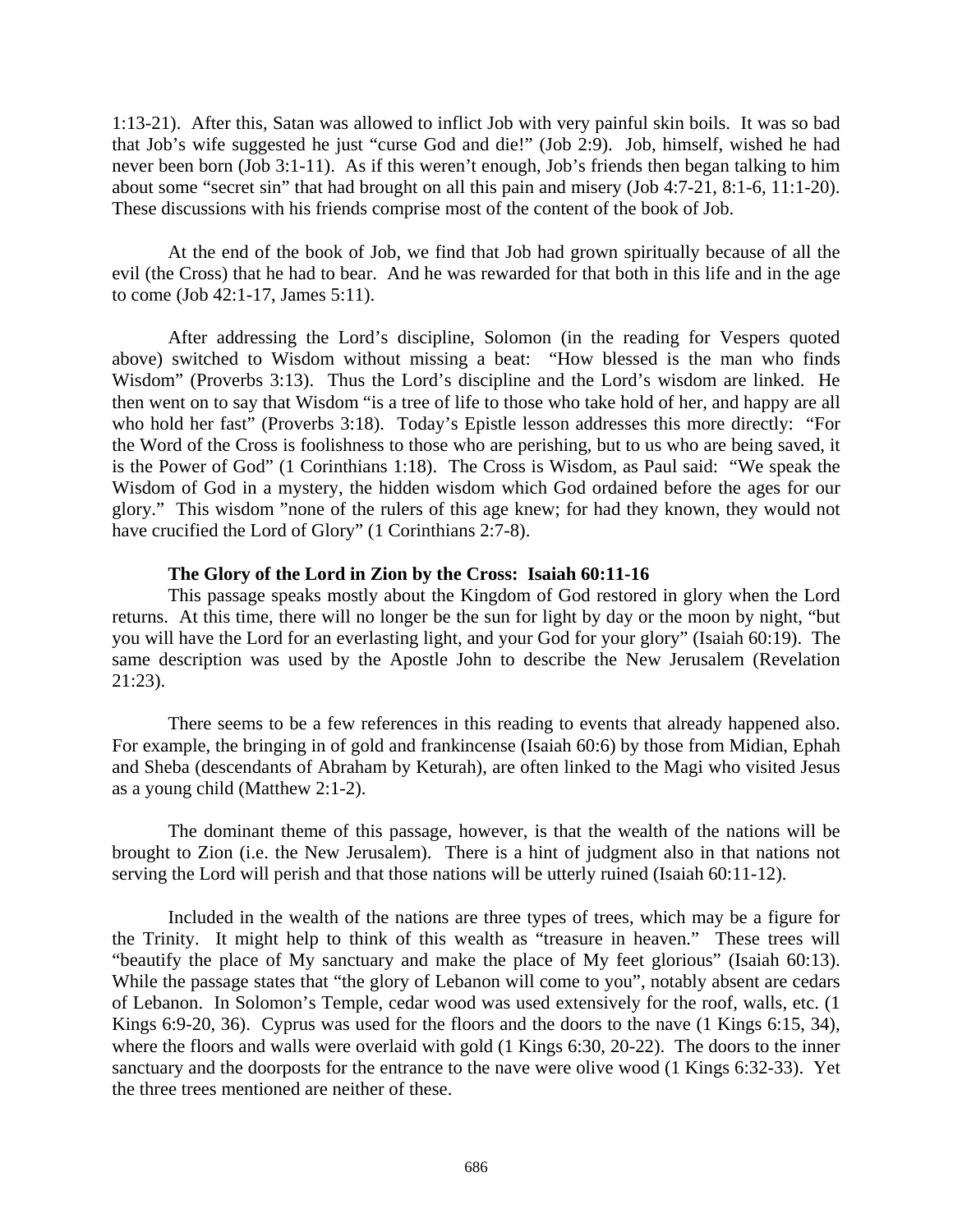<span id="page-7-0"></span>The three trees representing the wealth of the nations are also mentioned together as being among those that the Lord will cause to grow in the Arabah (Isaiah 41:19). The Arabah is the wilderness region between Israel and the Red Sea where Israel wandered for forty years. It is in this area that numerous monasteries $8$  thrived beginning in the 3rd-4th Century; and some still exist. Archaeologists have discovered over 60 such monasteries just in the Arabah of which a number are still active.

The three trees are (1) the *te'ashshuwr*, thought to be similar to a cedar since the word means straight and erect; (2) the *tidhar*, a hard wood tree, that derives from a word meaning lasting and may be a species of oak; (3) the *berowsh*, which was used for lances and may have been a kind of cypress. These trees are the likely types of trees that would be used as crosses to execute criminals. To be used for that purpose, the tree would have to be tall, straight and strong; but yet one would not want to use a tree like prime cedar and oak, since they are valuable for other purposes. Thus, the crosses used to execute Jesus and other Christians over the first three centuries were probably made from these three types of trees.

These three trees "beautify the place of My sanctuary" because the death and martyrdom of the saints is very precious to the Lord (Psalm 116:15). The monks living in the Arabah fit this description also since their goal has always been to die to themselves and take up their crosses in poverty and humility and prayer imitating the Apostle Paul (Mark 2:20, Luke 5:35, Acts 13:2-3, 14:23, Luke 14:26-28, 1 Corinthians 4:11, 2 Corinthians 11:27).

#### **Making the sign of the Cross**

Sometime during the first few centuries it became customary to trace out the outline of the cross on one's face and chest at various occasions. This has been linked with the Greatest Commandment on which hangs all the Law and the Prophets (Matthew 22:40). Part of the Greatest Commandment was to love the Lord our God with all our heart, soul and mind (Matthew 22:37), but its original statement was with all our heart, soul and strength (Deuteronomy 6:5). These were taken to be equivalent statements (Mark 12:33) and the words from Deuteronomy were part of a Creed<sup>[9](#page-7-2)</sup> used in the First Century Synagogue worship. Therefore, it became traditional to trace out the outline of the cross on one's head (mind), chest (heart) and shoulders (strength).

John Chrysostom wrote<sup>[10](#page-7-3)</sup> about the Sign of the Cross as a very useful weapon against the forces of evil.

"Let no man therefore be ashamed of the symbols of our salvation, and of the chief of all good things, whereby we live; but as a crown, so let us bear about the cross of Christ. By it all things are done, that are done among us. Whether one is newborn, nourished with that mystical food, ordained, or doing anything else, the cross is there; everywhere our symbol of victory is present. Therefore both on house, and walls, and windows, and upon our forehead, and upon our mind, we inscribe it with much care."

"This is the sign of our salvation, of our common freedom, and of the goodness of our Lord. 'For as a sheep was He led to the slaughter' (Isaiah 53:7).

<span id="page-7-1"></span><sup>8</sup> Biblical Archaeology Review, September/October 1995, pp. 28-37; July/August 1985 pp. 27-41. 9

<span id="page-7-2"></span><sup>&</sup>lt;sup>9</sup> Alfred Edersheim, Sketches of Jewish Social Life, Hendrickson Publishers, Peabody MA, 1994, pp. 245, 101-104. <sup>10</sup> John Chrysostom, Homilies on Matthew, LIV, 7.

<span id="page-7-3"></span>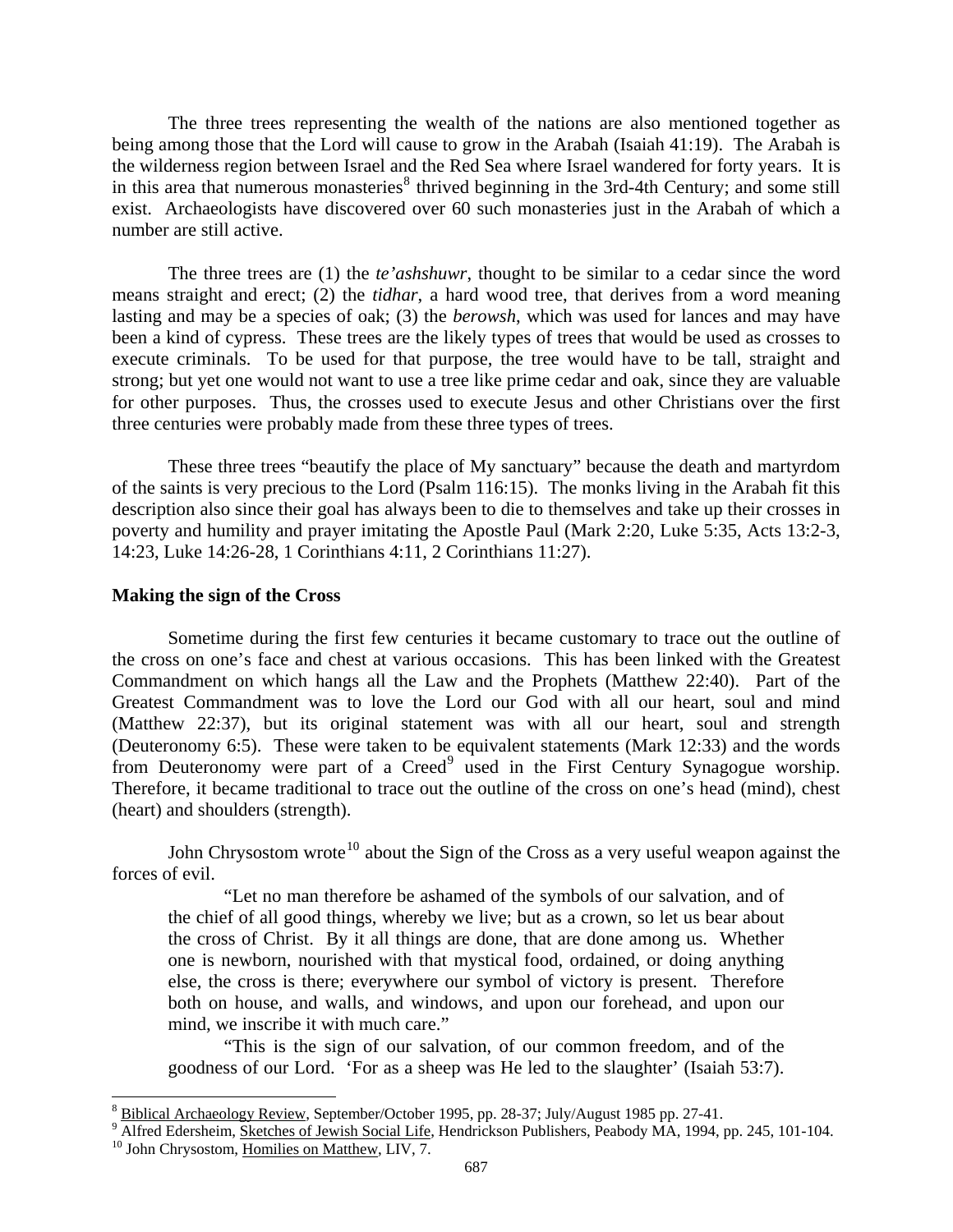<span id="page-8-0"></span>When you sign yourself, think of the purpose of the cross, and quench anger, and all the other passions. When you fill your forehead with courage, make your soul free. And you know assuredly what are the things that give freedom. Paul leads us there, to the true freedom, reminding us of the cross and blood of our Lord. 'For you are bought,' says he, 'with a price; do not become the slaves of men' (1 Corinthians 7:22). Consider, says he, the price that has been paid for you, and you will be a slave to no man; by the 'price', he means the Cross."

"Not merely by the fingers should one to engrave the Cross, but before this by the purpose of the heart with much faith. If in this way you have marked it on your face, none of the unclean spirits will be able to stand near you, seeing the blade whereby he received his wound, seeing the sword, which gave him his mortal stroke. For if we, on seeing the places where criminals are beheaded, shudder, think what the devil must endure, seeing the weapon, whereby Christ put an end to all his power, and cut off the head of the dragon."

"Be not ashamed then of so great a blessing, lest Christ be ashamed of you, when He comes with His glory, and the sign appears before  $\text{Him}^{11}$  $\text{Him}^{11}$  $\text{Him}^{11}$ , shining beyond the sunbeam. For indeed the cross comes then, uttering a voice by its appearance, and pleading with the whole world for our Lord, and signifying that no part of His mission has failed".

"This sign, both in the days of our forefathers and now, has opened doors that were shut up; this has quenched poisonous drugs; this has taken away the power of hemlock; this has healed bites of venomous beasts. For if it opened the gates of hell, and threw wide the archways of Heaven, and made a new entrance into Paradise, and cut away the nerves of the devil; what marvel, if it prevailed over poisonous drugs, and venomous beasts, and all other such things."

"Therefore engrave this upon your mind, and embrace the salvation of our souls. For this cross saved and converted the world, drove away error, brought back truth, made earth Heaven, fashioned men into angels. Because of this, the devils are no longer terrible, but contemptible; neither is death, death, but a sleep. Because of this, all that wars against us is cast to the ground, and trodden under foot".

# **Use of the Sign of the Cross for Healing**

Chrysostom also wrote<sup>[12](#page-8-2)</sup> of the use of the sign of the cross in the context of healing, depending entirely on the mercy of God and not on consultation with sorcerers. This he put in the context of the use of the tongue in describing what we believe:

"Nothing is holier than the tongue, when it gives thanks to God despite evil circumstances; truly in no respect does it fall short of that of martyrs; both are alike crowned. For over this one (the martyr) stands the executioner to force it to deny God by blasphemy; over the other the devil stands torturing it with executioner thoughts, darkening it with despondencies. If then one bears his grief, and gives thanks, he has gained a crown of martyrdom. For instance, is her little child sick, and does she give God thanks? This is a crown to her. What torture is so bad that despondency is not worse? Still it does not force her to vent forth a bitter word. The child dies: again she has given thanks. She has become the daughter of Abraham. For if she sacrificed, not with her own hand, yet was

l

 $11$  Chrysostom interprets the "sign" of the Second Coming (Matthew 24:30) as being the Cross.

<span id="page-8-2"></span><span id="page-8-1"></span><sup>&</sup>lt;sup>12</sup> John Chrysostom, Homilies on Colossians, VIII.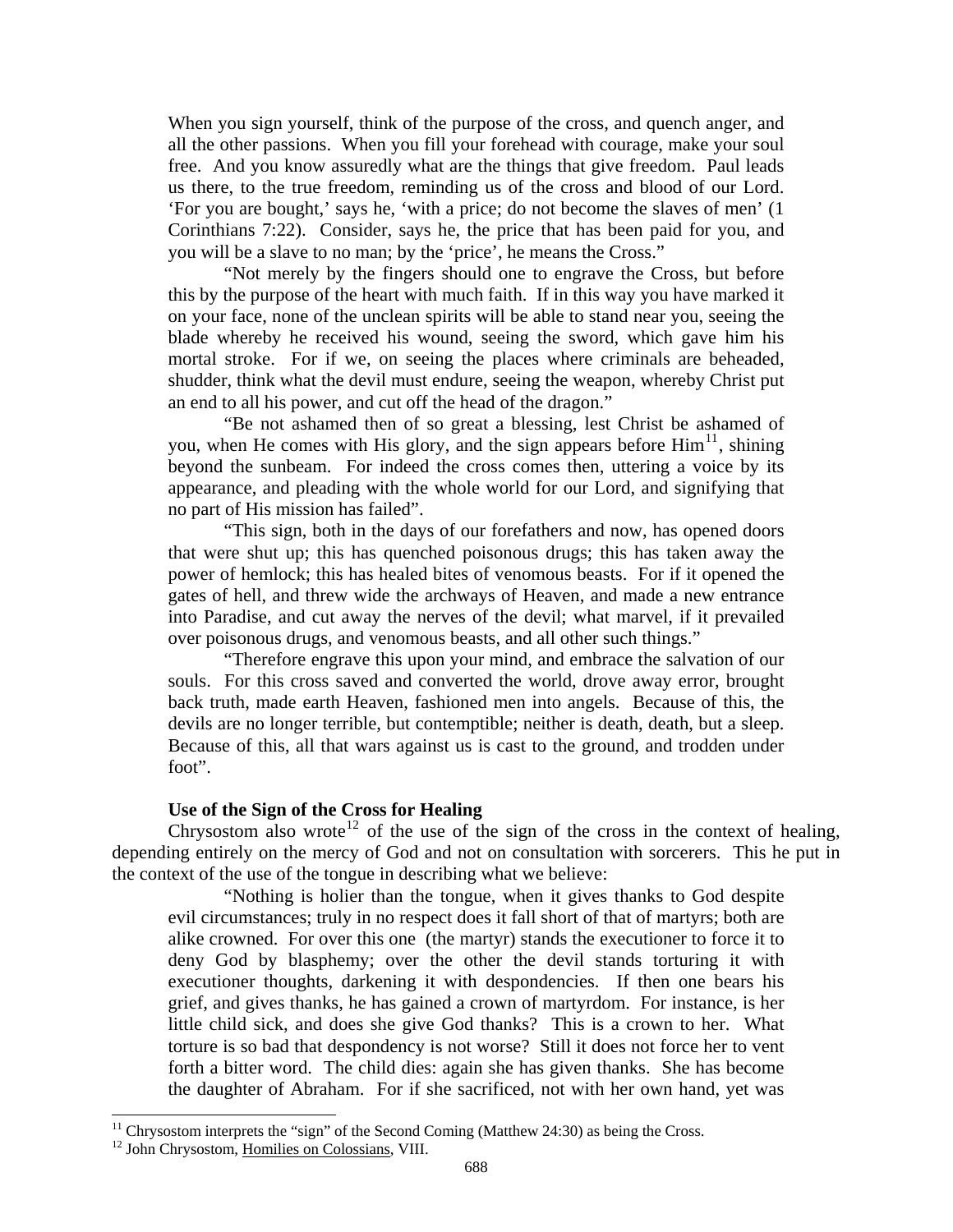<span id="page-9-0"></span>she pleased with the sacrifice, this is the same; she felt no indignation when the gift was taken away."

"Again, is her child sick? She has made no amulets. It is counted to her as martyrdom, for she sacrificed her son in her resolve. For even though those amulets are worthless, and a mere cheat and mockery, still there are those who persuaded her that they are available. Yet she chose rather to see her child die, than to put up with idolatry. She then is a martyr, whether it is in her own case, or in her son's that she has thus acted; if she had done otherwise, she is an idolatress. For it is evident that she would have done sacrifice, had it been allowed her to sacrifice. For these amulets, though they who make money by them are forever rationalizing about them, saying, 'We call upon God, and do nothing extraordinary'; the thing is idolatry. Are you one of the faithful? Sign the Cross; say, 'This I have for my only weapon; this for my remedy; and other I know none'. Tell me, if a physician should come, and, neglecting the remedies belonging to his art, should use incantation, should we call that man a physician? By no means! For we see not the medicines of the healing art! So neither, in this case, do we see those of Christianity".

## **The Sign of the Cross at the Second Coming**

Cyprian of Carthage wrote<sup>[13](#page-9-1)</sup> of the righteous being "signed" with the sign of the Cross prior to the Second Coming:

"But the Day of Judgment is still future which the Holy Scripture warns about, saying, 'Howl, for the Day of the Lord is at hand, and destruction from God shall come. The day of the Lord comes, cruel with wrath and anger, to lay the earth desolate, and to destroy the sinners out of it' (Isaiah 13:6-9). And again: 'Behold the day of the Lord comes, burning as an oven; and all the aliens and all that do wickedly shall be as stubble, and the day that comes shall burn them up, says the Lord' (Malachi 4:1). The Lord prophesies that the aliens shall be burned up and consumed; that is, aliens from the divine race, and the profane, those who are not spiritually new born, nor made children of God. For those only can escape who have been new born and signed with the sign of Christ; God says this in another place. When He sends forth His angels to the destruction of the world and the death of the human race, He threatens more terribly in the last time, saying, 'Go and smite, and let not your eye spare. Have no pity upon old or young. But touch not any man upon whom is written the mark' (Ezekiel 9:5). Moreover, what this mark is, and in what part of the body it is placed, God sets forth in another place, saying, 'Go through the midst of Jerusalem, and set a mark upon the foreheads of the men that sigh and that cry for all the abominations that be done in the midst' (Ezekiel 9:4). And that the sign pertains to the passion and blood of Christ, and that whoever is found in this sign is kept safe and unharmed, is also proved by God's testimony, saying, 'And the blood shall be to you for a token upon the houses in which you shall be; and I will see the blood, and will protect you, and the plague shall not be upon you when I smite the land of Egypt' (Exodus 12:13). What previously proceeded by a figure in the slain lamb is fulfilled in Christ, the truth that followed afterwards. As, then, when Egypt was smitten, the Jewish people could not escape except by the blood and the sign of the lamb; so also, when the world shall begin to be desolated and smitten (Ezekiel

<span id="page-9-1"></span><sup>&</sup>lt;sup>13</sup> Cyprian of Carthage, Treatises, V, 22.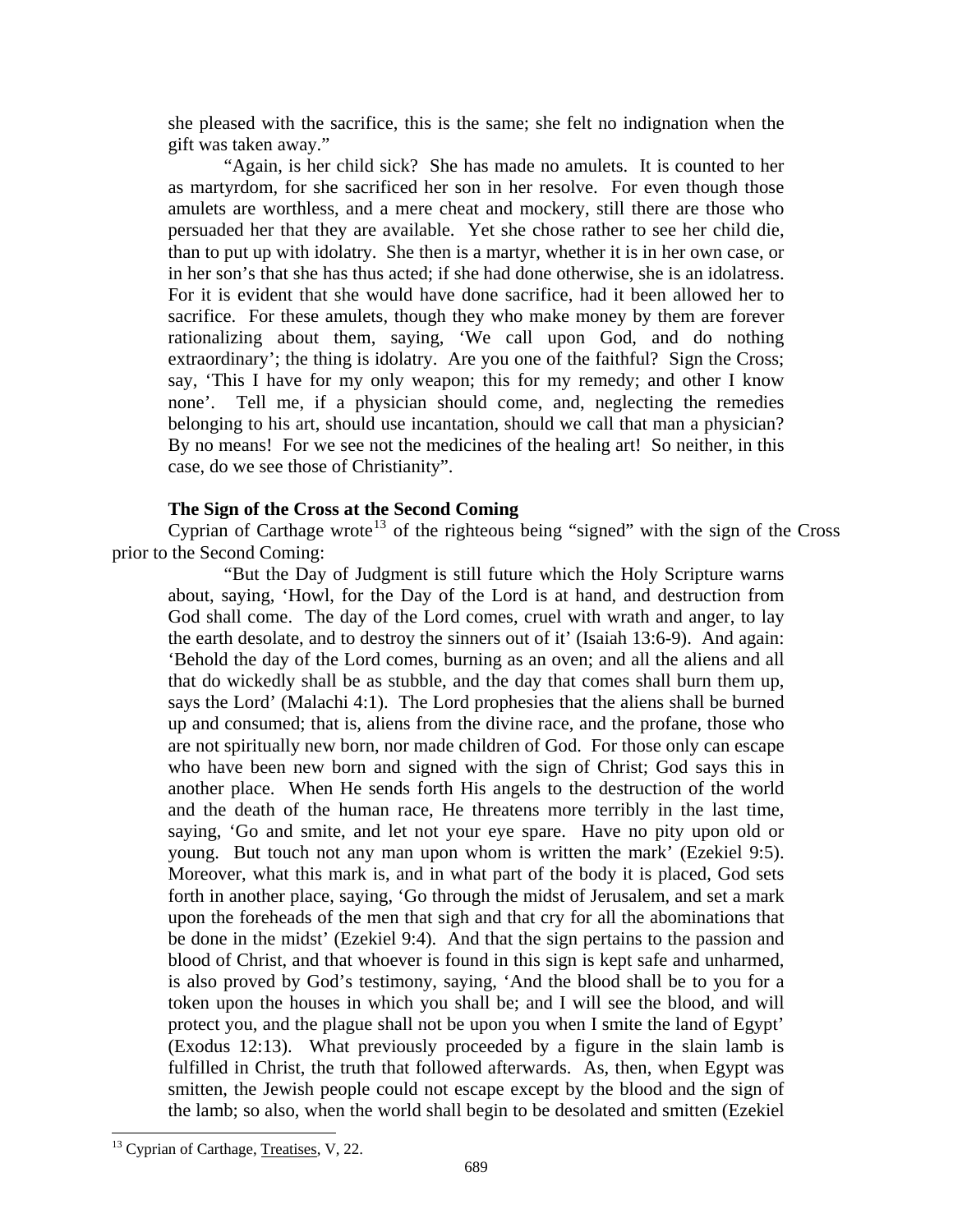<span id="page-10-0"></span>9:4, Revelation 7:3, 9:4), whoever is found in the blood and the sign of Christ alone shall escape".

Cyprian continued<sup>[14](#page-10-1)</sup>, "In the Apocalypse: 'And I saw a Lamb standing on Mount Zion, and with Him a hundred and forty and four thousand; and they had His Name and the Name of His Father written on their foreheads' (Revelation 14:1). Also in the same place (Revelation 22:13, 14): 'I am Alpha and Omega, the first and the last, the beginning and the end. Blessed are they that do His commandments, that they may have power over the tree of life'".

# **Gospel Lesson: John 19:6-35**

The Gospel lesson is John's account of Jesus' trial and crucifixion<sup>[15](#page-10-2)</sup>. John was present for at least part of Jesus' trial before the high priest, since the high priest knew him (John 18:15). He was also present at the crucifixion where Jesus committed the care of His mother to John (John 19:26-27). Yet he did not seem to be afraid of being recognized, as was Peter (John 18:17- 18, 25-27).

### **The Love of God and the Cross**

One thing that stands out very emphatically in the Gospel account is the absence of justice on the part of the civil and religious authorities. If anyone was ever innocent, it was Christ; He had not only committed no crime (John 19:4, Luke 23:14-15), but also had committed no sin (2 Corinthians 5:21, Hebrews 4:15, 1 Peter 2:22). Yet the religious authorities arranged false witnesses against Him (Matthew 26:59-60) and beat Him and spit on Him (Matthew 26:67). The civil authorities mocked Him with a scarlet robe, a crown of thorns, a reed for a scepter and spit on Him (vv.2-3, Matthew 27:28-31). Pontius Pilate even had Jesus scourged, bloodying His back, even though Pilate's wife had warned him from a vision to have nothing to do with Jesus (Matthew 27:19). Yet Pilate refused to stand up for justice even though he found no fault in Jesus (John 19:4) and then delivered Jesus to the mob (John 19:16).

In spite of this injustice, Jesus willingly went to His Cross, knowing that this would happen (Luke 9:22, 18:31-33). He did this because He loved us (Romans 5:8), and this type of love is the greatest kind (John 15:13).

John Chrysostom commented<sup>[16](#page-10-3)</sup> that we should imitate the Master and the Apostles, who tried to save those who crucified Christ. In this regard, faith alone will not save us; we need to exhibit our faith with deeds.

"But let us not merely read of these things, but bear them in mind: the crown of thorns, the robe, the reed, the blows, the smiting on the cheek, the spitting, the irony. These things, if continually meditated on, are sufficient to take down all anger. And if we are mocked, if we suffer injustice, let us still say, 'the servant is not greater than his Lord' (John 13:16). For on this account He bore all these things in order that we might walk in His footsteps, and endure this mocking which disturbs more than any other kind of reproach. Yet nevertheless, He not only bore these things, but also used every means to deliver from the appointed punishment those who did them. For He sent the Apostles for their salvation, and

<span id="page-10-1"></span><sup>&</sup>lt;sup>14</sup> Cyprian of Carthage, Treatises, XII, ii, 22.

<span id="page-10-2"></span><sup>&</sup>lt;sup>15</sup> For a more detailed study of these events, see the Study for Good Friday of Holy Week.  $^{16}$  John Chrysostom, Homilies on John, LXXXIV, 3.

<span id="page-10-3"></span>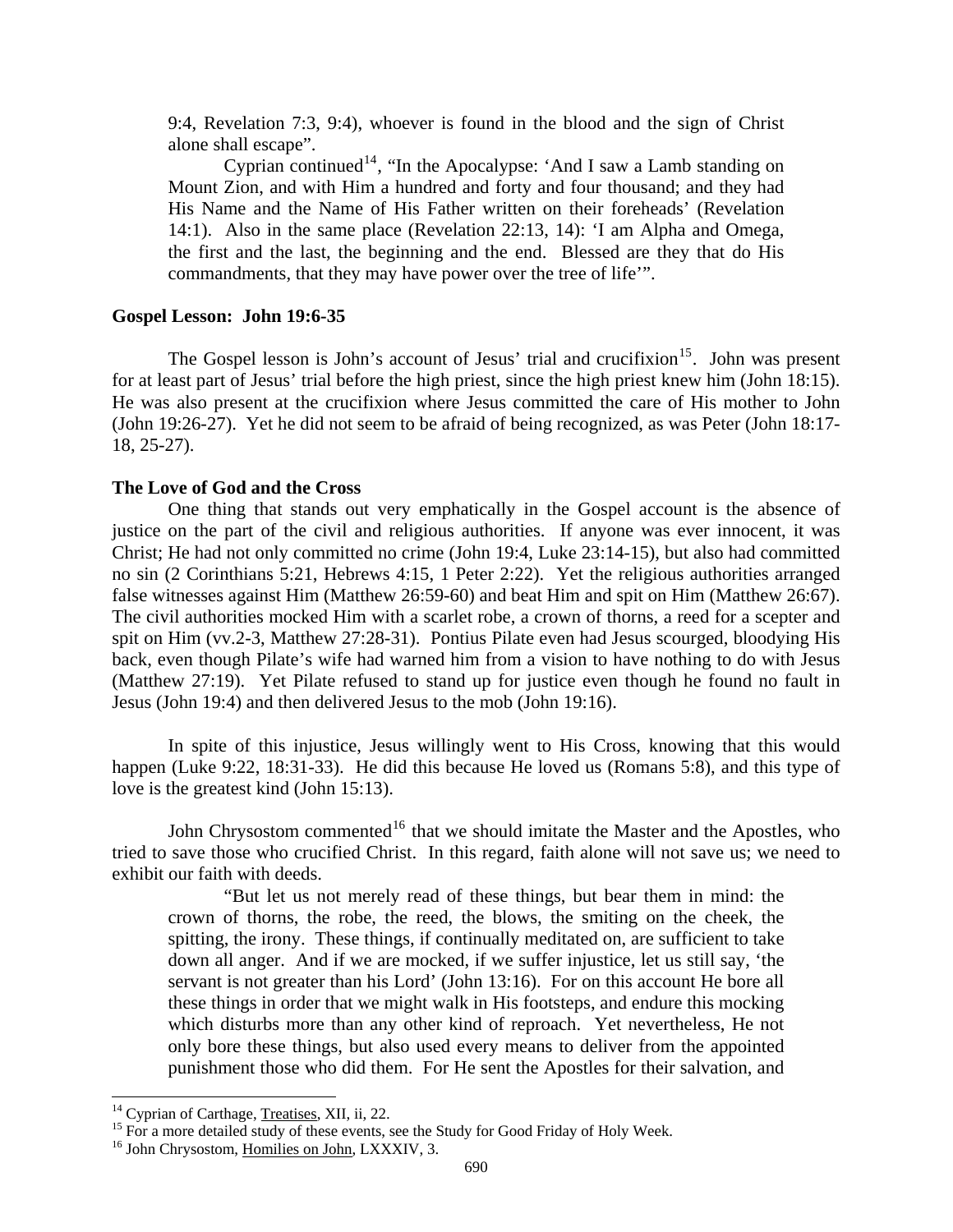<span id="page-11-0"></span>you hear them saying, 'We know that you did it in ignorance' (Acts 3:17, see also 3:25-26); and by these means drawing them to repentance. This let us also imitate."

"All these things, therefore, let us practice in our actions; for if we do not act rightly in these, we have come to no purpose and in vain into the world. Or rather we have come to our harm, for faith is not sufficient to bring men into the Kingdom. It even has power in this way most to condemn those who exhibit a sick life. For 'that servant who knew His Master's Will and did not prepare himself or do according to His Will, shall be beaten with many stripes' (Luke 12:47). And again, 'If I had not come and spoken to them, they would have no sin; but now they have no excuse for their sin' (John 15:22). What excuse then shall we have, who have been set within the palace and deemed worthy to enter into the sanctuary, and have been made partakers of the mysteries?"

#### **Propitiation for our Sins**

Propitiation is the term describing what the Old Testament animal sacrifices were all about. The life of the animal was in the blood, and it was the blood that made an atonement or propitiation for the soul (Leviticus 17:11). This was also true in the days of Noah when God told man to begin eating meat, but not blood. He also specified the death penalty for anyone shedding another's blood (Genesis 9:3-6). Blood for a sacrifice was performed as early as Abel's offering (Genesis 4:4), and probably also prior to Abel's birth where the Lord used the skins of the sacrificed animals to make clothing for Adam and Eve (Genesis 3:21).

This propitiation is graphically illustrated by the Passover in Egypt. When the Lord saw the blood of the Lamb on the doors of the Israelis, He passed over their houses (Exodus 12:13, 23, 29). The Egyptians, who did not have the blood of the lamb for propitiation, died themselves.

In the New Testament, Hebrews states that Christ was "made like His brethren to make propitiation for the sins of the people" (Hebrews 2:17). That is, He "made Himself of no reputation, taking the form of a bondservant, and coming in the likeness of men" (Philippians 2:7). In His humanity, He was fully human; thus He was able to make propitiation as the Lamb of God, who takes away the sins of the world (John 1:29, 36; 1 Peter 1:19). This propitiation illustrates the love of God for man (1 John 4:10).

#### **The Effect of the Blood of Christ**

The Covenant relationship between God and His people in the Old Testament has been called "a covenant of blood" (Hebrews 9:20). When the Tabernacle was built and consecrated, both the tabernacle, the vessels inside, the book of the Law and the people were sprinkled with blood (Hebrews 9:19-21). "And according to the Law, almost all things are purified with blood; and without the shedding of blood there is no remission" (Hebrews 9:22).

Yet the Tabernacle made by Moses was just a copy of the one in heaven. Christ purified the Heavenly Tabernacle with His own blood (Hebrews 9:23), which was a better sacrifice than that of the animals offered continually. "Christ was offered once to bear the sins of many"; and "once at the end of the ages, He has appeared to put away sin by the sacrifice of Himself (Hebrews 9:28, 26). The blood of Christ, then:

• Purchased the Church (Acts 20:28)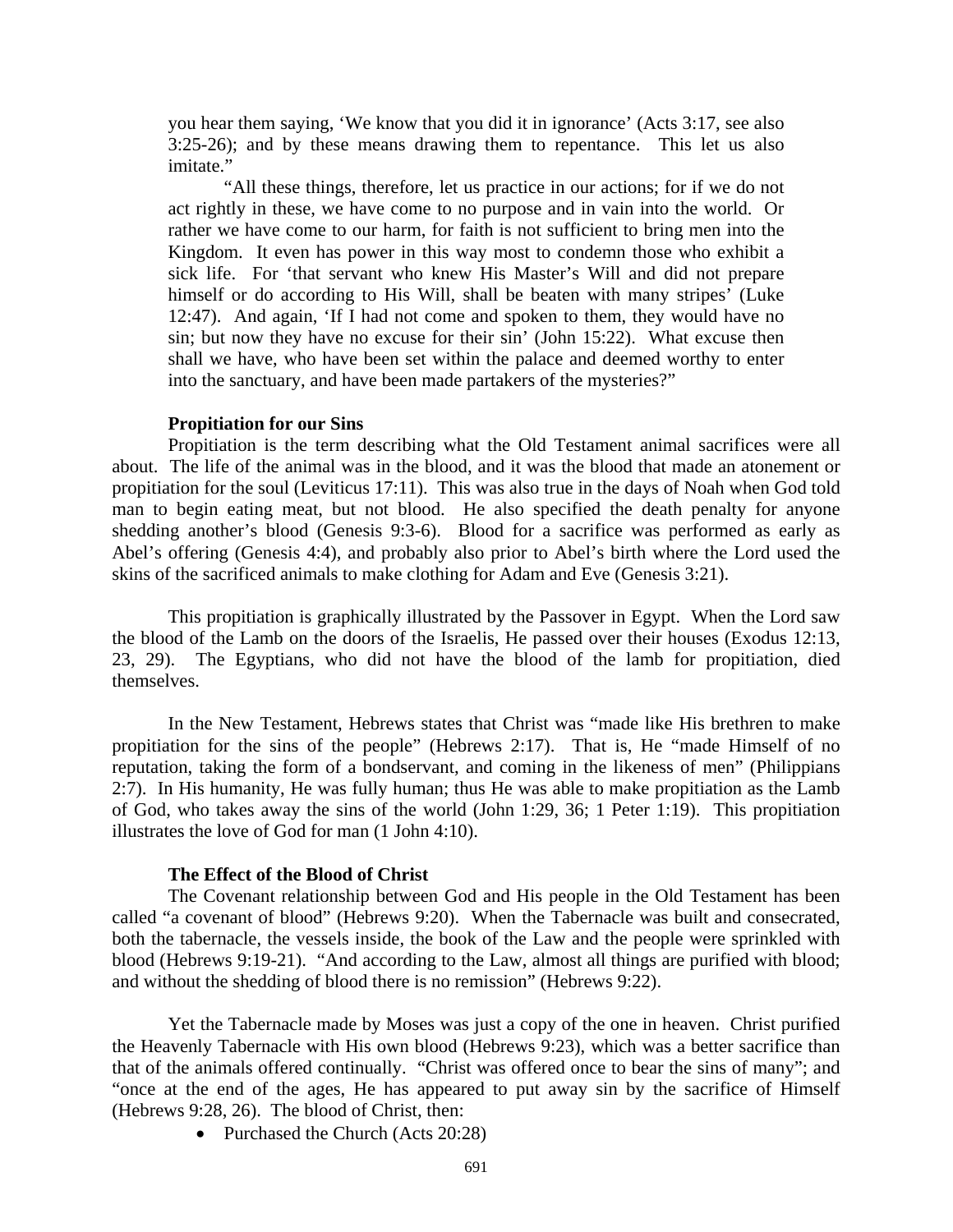- <span id="page-12-0"></span>• Redeemed us (Ephesians 1:7, Revelation 1:5)
- Brought us near to God (Ephesians 2:13)
- Made peace and reconciled us to God (Colossians 1:20)
- Justified us (Romans 5:9)

There are three that bear witness to this in heaven: The Father, the Son and the Holy Spirit. There are also three that bear witness on earth: The Spirit, the water and the blood (1) John 5:7-8). The Spirit bears witness that we are children of God and that we are not under bondage (Romans 8:14-17). Christ came by water and blood, (1 John 5:6) and the water that witnesses to this is living water (John 4:14, 7:38) and is also called the water of Life (Revelation 22:17). The blood also speaks and bears witness. If the blood of Abel could speak from the ground (Genesis 4:10, Hebrews 11:4), the blood of Christ can speak much better and more effectively (Hebrews 12:24) as a witness to these things.

In this regard, the Lord had said that unless one eats His flesh and drinks His blood, one has no life in him. Doing so brings eternal life and resurrection at the last day (John 6:53-54). The Lord's Supper, then, is a sharing or communion in the blood of Christ (1 Corinthians 10:16).

# **The Glory of the Cross**

There was a glory in the Cross for Christ, and another glory in the Cross for us. Hilary of Poitiers summarized<sup>[17](#page-12-1)</sup> how the Father glorified His Son at the Crucifixion, using the sun, the stars and the earth. This was foolishness to the world's philosophers. Because of this, we, as Christians, understand things that are incomprehensible to the wise in this world.

"Christ said, 'Father the hour is come; glorify Your Son, that Your Son may glorify You' (John 17:1). He said this to strengthen His disciples, at the time of His passion. He prayed to be glorified by the Father, that He Himself may glorify the Father. But what does He mean? Does One who is about to give glory look to receive it? Does Christ, who is about to confer honor, make request for Himself? Is He lacking the very thing, which He is about to repay? Let the world's philosophers, the wise men of Greece, harass us and spread their syllogistic nets to entangle the truth. Let them ask how, when and why? When they can find no answer, let us tell them that it is because God has chosen the foolish things of the world to confound the wise (1 Corinthians 1:27). That is the reason why we, in our foolishness, understand things incomprehensible to the world's philosophers".

"How was the Son to be glorified? He had been born of a virgin; from cradle and childhood He had grown to man's estate; through sleep, hunger, thirst, weariness and tears, He had lived man's life. Now He was about to be spit on, scourged and crucified. These things were ordained for our assurance that in Christ is pure man. But the shame of the cross is not ours; we are not sentenced to the scourge, nor defiled by spitting. The Father glorified the Son by what followed. The sun, instead of setting, fled; it did not retire behind a cloud, but abandoned its appointed orbit. All the elements of the world felt that same shock of the death of Christ. The stars in their courses, to avoid complicity in the crime, escaped by self-extinction from beholding the scene. The earth quivered beneath the burden of the Lord hanging on the tree, protesting that it was powerless to

<span id="page-12-1"></span> $\overline{a}$ <sup>17</sup> Hilary of Poitiers, On the Trinity, III, 10-11.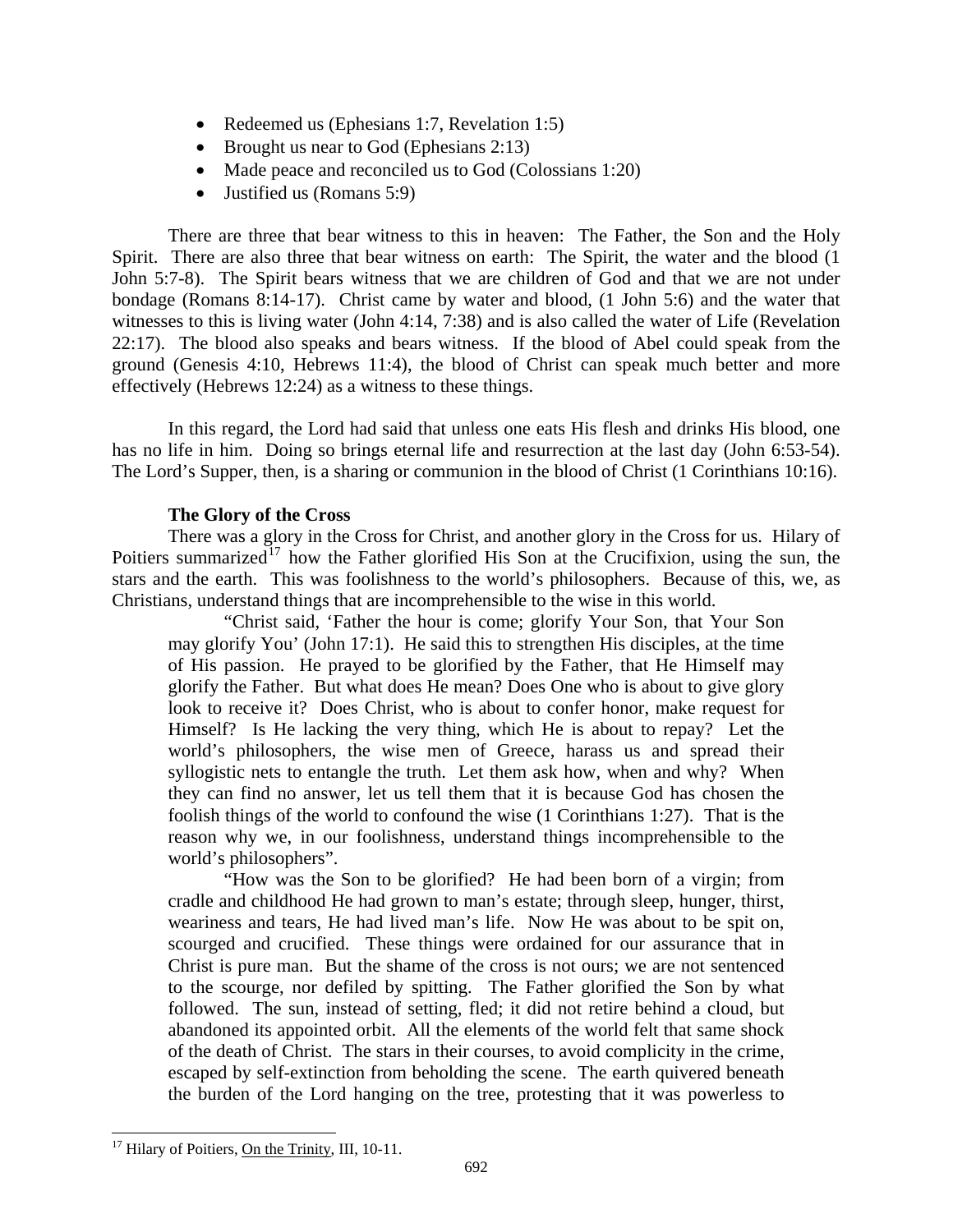confine Him who was dying. Yet surely rock and stone will not refuse Him a resting-place. They are torn and cut apart, and their strength fails. They must confess that the rock-hewn sepulcher cannot imprison the Body which awaits its burial".

"The centurion of the cohort, the guardian of the cross, cries out, 'Truly this was the Son of God' (Matthew 27:54). Creation is set free by the mediation of this Sin-offering; the rocks lose their solidity and strength. They who had nailed Him to the cross confess that truly this is the Son of God. The outcome justifies the assertion. The Lord had said, 'Glorify Your Son'. He had asserted, by that word 'Your, that He was God's Son not in name only, but in nature. Multitudes of us are sons of God; He is Son in another sense. For He is God's true and own Son, by origin and not by adoption, not by name only but in truth, born and not created. After He was glorified, that confession touched the truth; the centurion confessed Him the true Son of God, that no believer might doubt a fact which even the servant of His persecutors could not deny".

How there is glory in the Cross for us was illustrated by John Chrysostom, when he spoke<sup>[18](#page-13-0)</sup> of the glory of the Cross among the Apostles right after Pentecost. Because everyone had humbled themselves and donated everything he possessed to the common cause, there was great power and grace in their midst.

"Observe, even the Apostles, after the prayer at Pentecost, are 'filled with the Holy Spirit' (Acts 2:4). 'And the multitudes of them that believed' (Acts 4:32). Great, you perceive, is the virtue of this thing, seeing there was need of this grace even in that Company! For this is the foundation of all that is good, this of which he now for the second time makes mention, exhorting all men to the contempt of riches. 'Neither said any of them that any of the things he possessed was his own, but they had all things common' (Acts 4:32). For that this was in consequence not merely of the miraculous signs, but of their own purpose, is manifest by the case of Sapphira and Ananias. 'And with great power gave the Apostles witness' (Acts 4:33). Not in word, but with power the Apostles exhibited their testimony of the Resurrection, just as Paul said, 'And my preaching was not with persuasive words of human wisdom, but with manifestation of the Spirit and of power'. And it is not merely, with power, but 'with great power' (1 Corinthians 2:4). 'And great grace was upon them all; for neither was there any among them that lacked (Acts 4:34). This is why the grace was upon them all, for 'there was none that lacked; that is, from the exceeding ardor of the givers, none was in want. They did not give in part, and in part reserve; nor yet in giving all, did they give it as their own. And they lived moreover in great abundance; they removed all inequality from among them, and made a goodly order. And with great respect they did this; for they did not presume to give into their hands, nor did they ostentatiously present it, but brought to the Apostles' feet. To them they left it to be the dispensers, made them the owners, that thenceforth all should be defrayed as from common, not from private, property. This was also helpful to them against vainglory".

<span id="page-13-0"></span><sup>&</sup>lt;sup>18</sup> John Chrysostom, Commentary on Acts, XI.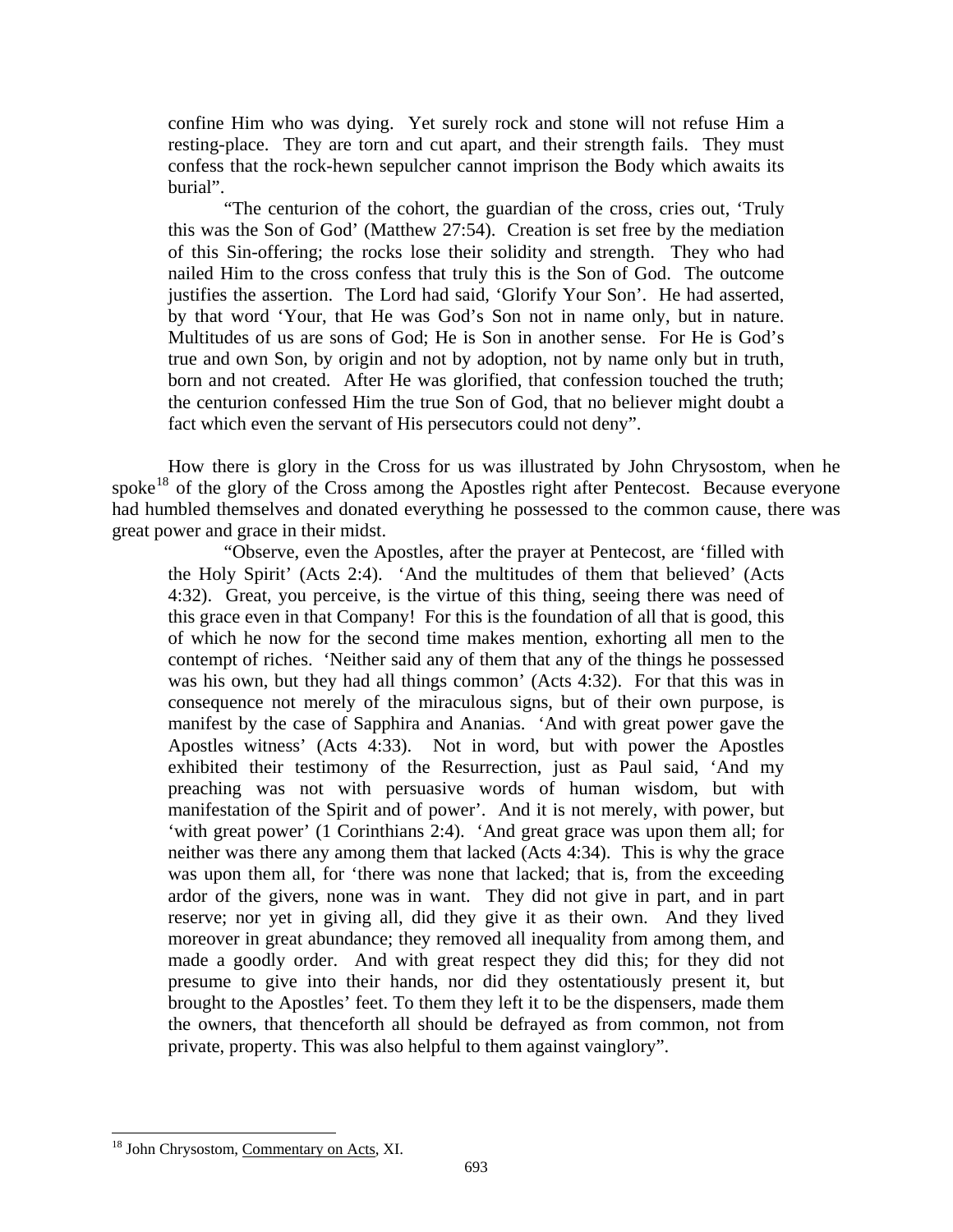## **The Word of the Cross**

# <span id="page-14-0"></span>**Epistle Lesson: 1 Corinthians 1:18-24**

# **What is the Word of the Cross?**

The "Word of the Cross" is a literal translation of 1 Corinthians 1:18, which is often mistranslated "the message of the Cross." In Greek, the word *logos* is used, just as in John 1:14, "The Word became flesh and dwelt among us" Other Greek words existed that mean message, such as *rhema*: a message or matter, and *kerugma*: a message or proclamation. For example, while Peter was speaking to Cornelius, the text reads, "While Peter was still speaking this message (*rhema*), the Holy Spirit fell upon all those who heard the Word (*logos*)." One can listen to a message (*rhema*) of this life (Acts 5:20) and not hear the Word, depending on the condition of one's heart.

Thus, the Word of the Cross is not just a message; it is part of the fabric of Christianity. If one misses the Word, one misses God. If one misses the Word of the Cross, one misses God's ways.

#### **Foolishness and Weakness**

The word translated "foolishness" (Greek *moria* which comes from *moraino* meaning foolish or moronic) could also be translated "moronic behavior" and is the root of the English word "moronic." To many people who see only the world's viewpoint, it may seem moronic that we put all our hope for life and being in the teachings of a crucified Jew!

The Chief Priests, Scribes and elders mocked Jesus on the Cross saying, "He saved others; Himself He cannot save. If He is the King of Israel, let Him now come down from the Cross and we will believe Him. He trusted in God; let Him deliver Him now if He will have Him; for He said, 'I am the Son of God' " (Matthew 27:42-43). How can it be reasonable that this crucified Jew is the answer to all the world's problems?

John Chrysostom compared<sup>[19](#page-14-1)</sup> Christ on the Cross, with the Three Children in the fire (Daniel 3:16-25) and with Jonah in the belly of the sea monster (Jonah 2).

"If the Three Children did not enter the fire, it would not have been so astonishing as their having entered and trampled on the fire. For Jonah, it was a greater thing by far, after the sea monster swallowed him, to suffer no harm, than if he had not been swallowed at all. For Christ, His remaining alive would not have been so inconceivable as that having died, He should loose the bonds of death. He did not come down from the Cross for He was hastening on to close conflict with death himself. He descended not from the Cross, not because He could not, but because He would not".

Those who are perishing do not understand this. As Chrysostom stated<sup>[20](#page-14-2)</sup>, those who are sick often cannot handle normal food and friends.

Copyright © Mark Kern 2005

<span id="page-14-1"></span> $19$  John Chrysostom, Homilies on 1 Corinthians, IV, 3.

<span id="page-14-2"></span><sup>&</sup>lt;sup>20</sup> John Chrysostom, Homilies on 1 Corinthians, IV, 1.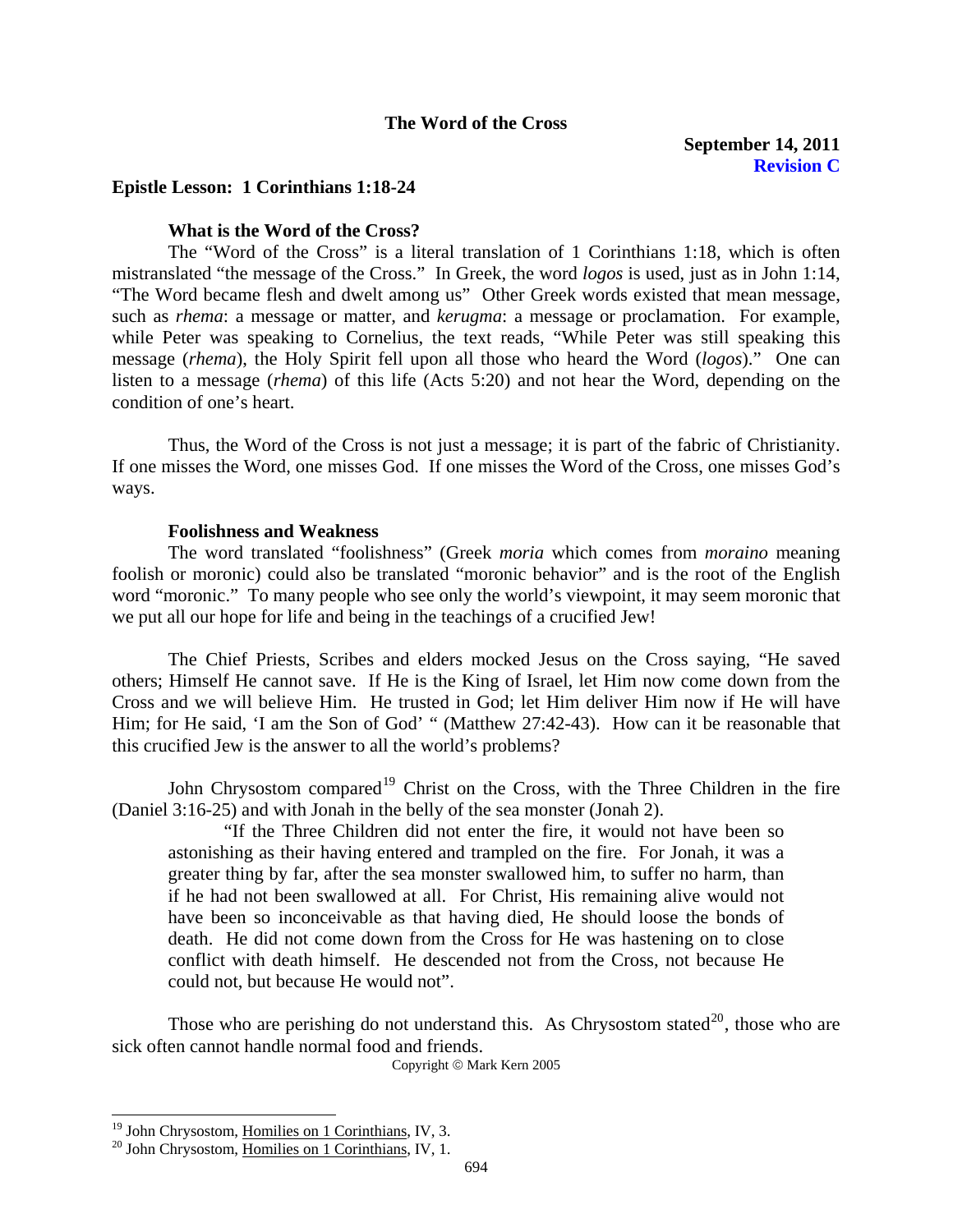"To the sick and gasping, even wholesome meats are unpleasant, friends and relatives are burdensome, and sometimes not even recognized, but accounted intruders. Much like this often is the case of those who are perishing in their souls. For the things, which tend to salvation they don't know; and those about them, who care for them, they consider to be troublesome. Now this ensues not from the nature of the thing, but from their disease. And just what the insane do, hating those who take care of them, and besides reviling them; the same is the case with unbelievers also. Don't be troubled, therefore, for it is not a strange event, that things truly great are mocked by those who are beside themselves".

But the wisdom of the world was unwilling to discover God. Therefore God "employed what seemed to be foolishness, i.e. the Gospel, to persuade men; not by reasoning but by faith. For to believe on Him that was crucified and buried, and to be fully persuaded that this Person Himself both rose again and sat down on high; this needed not wisdom, nor reasoning<sup>[21](#page-15-0)</sup>, but faith. For the Apostles themselves came in not by wisdom, but by faith, and surpassed the heathen wise men in wisdom and loftiness. This transcends all human understanding (since they were uneducated fishermen)".

This is what Paul meant by "destroying the wisdom of the wise" (v.19, Isaiah 29:14). Chrysostom stated<sup>[22](#page-15-1)</sup>,

"The wise are not profited at all by wisdom, nor the unlearned injured at all by ignorance. For the shepherd and the rustic will more quickly receive this, once for all both repressing all doubting thoughts and delivering himself to the Lord. In this way then, He destroyed wisdom".

Similarly He "made foolish the wisdom of this world" (1 Corinthians 1:20). Chrysostom stated<sup>[23](#page-15-2)</sup>

"He has shown the wisdom of the world foolish in regards to receiving the faith. For since they prided themselves on wisdom, He lost no time in exposing it. For what sort of wisdom is it, when it cannot discover the chief things that are good?"

Paul spoke a lot about foolishness and weakness, contrasting the world with the things of God. Paul stated, "God has chosen the foolish things of the world to put to shame the wise, and God has chosen the weak things of the world to put to shame the things which are mighty; and the base things of the world and the things which are despised God has chosen to bring to nothing the things that are, that no flesh should glory in His presence" (1 Corinthians 1:27-29). This way of doing things was exactly opposite to that of some of the  $1<sup>st</sup>$  Century heretics, like Simon Magus, who had an exalted ego.

John Chrysostom stated<sup>[24](#page-15-3)</sup> that Christ's power was not affected by His taking on human weakness. In Paul's statements on weakness and foolishness, he expresses how unbelievers see things, and shows how it is an illusion.

<span id="page-15-2"></span><span id="page-15-1"></span>

<span id="page-15-0"></span><sup>&</sup>lt;sup>21</sup> John Chrysostom, <u>Homilies on 1 Corinthians</u>, IV, 2.<br><sup>22</sup> John Chrysostom, <u>Homilies on 1 Corinthians</u>, IV, 4.<br><sup>24</sup> John Chrysostom, Homilies on 2 Corinthians, XXIX, 3.

<span id="page-15-3"></span>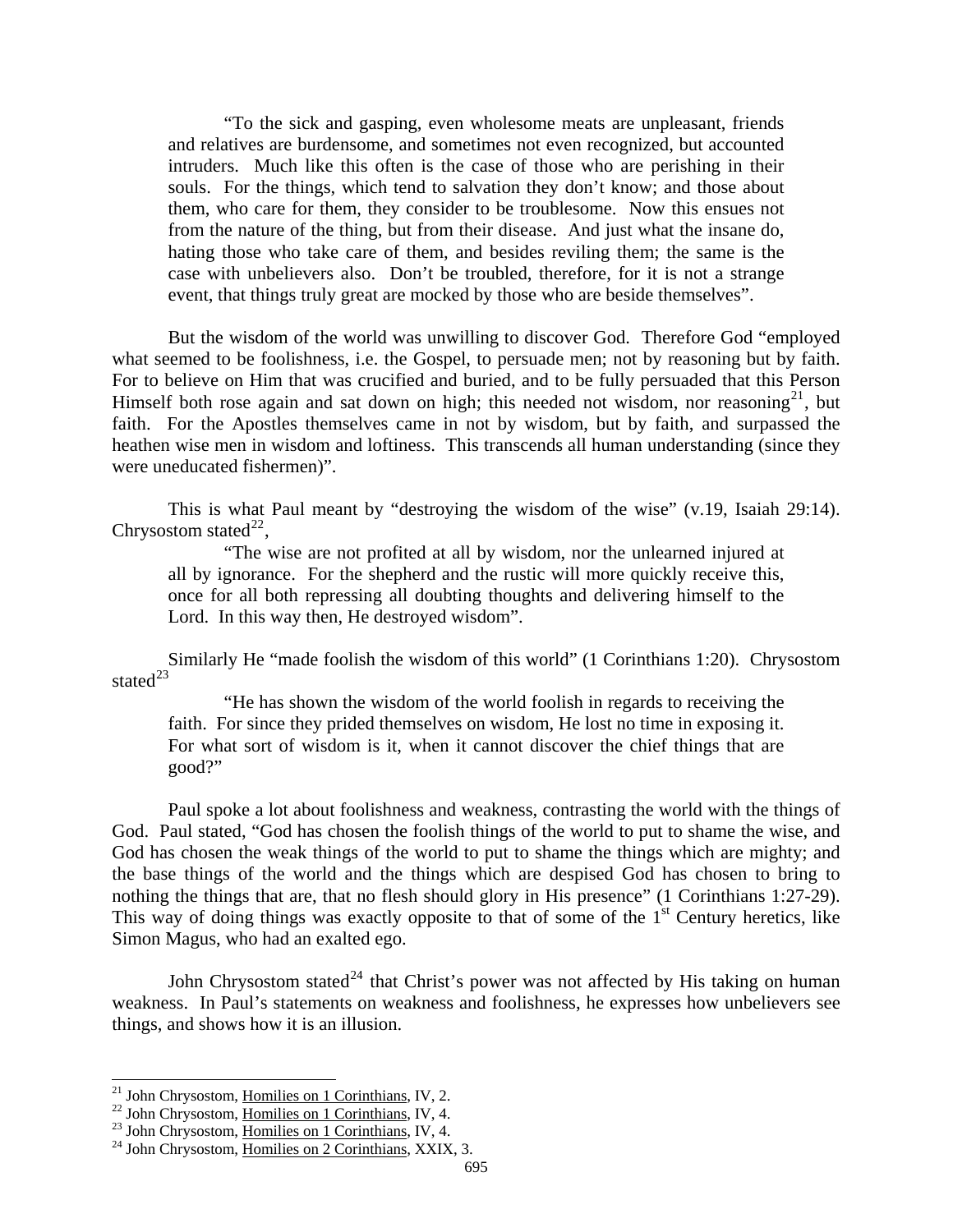"Though He chose to endure something, which seems to carry a notion of weakness, still this in no way breaks in upon His Power. His power still remains invincible, and what He endured has not harmed it, but shows His Power most of all, in that He endured such a thing, and yet His Power was not mutilated. Let not the expression 'weakness' disturb you; for elsewhere he says, 'The foolishness of God is wiser than men, and the weakness of God is stronger than men' (1 Corinthians 1:25). Although in God is nothing either foolish or weak, but Paul called the Cross so, as setting forth how the unbelieving regard it. Hear him interpreting himself. 'For the preaching of the Cross is to them that perish foolishness, but to us who are saved it is the power of God' (1 Corinthians 1:18). And again, 'But we preach Christ crucified, to the Jews a stumbling block, and to the Greeks foolishness; but to them which are called, both Jews and Greeks, Christ the power of God and the wisdom of God' (1 Corinthians 1:23, 24). And again, 'But the natural man does not receive the things of the Spirit, for they are foolishness to him' (1 Corinthians 2:14). Observe, how in every place he expresses the conception of the unbelieving, who look upon the Cross as foolishness and weakness. Here he does not mean real 'weakness', but what was suspected to be such with the unbelieving. He does not say that because He was weak He was crucified. He had it in His power not to have been crucified, and He showed this throughout. For example, when He cast men down prostrate (John 18:6), turned back the beams of the sun (Mark 15:33), withered a fig tree (Matthew 21:18-21), blinded their eyes that came against Him (John 18:4-8), etc. Although He was crucified after enduring peril and treachery, yet still He was not harmed thereby".

Jerome compared<sup>[25](#page-16-0)</sup> the wisdom of his day with the wisdom of God, and showed that the wisdom of the world comes in a distant second. With the wisdom of God, the untrained fishermen became more eloquent than the philosophers of their day. This wisdom of God was also available to the Old Testament prophets and patriarchs.

"Peter and John were not ignorant; they could say of themselves, 'I am unlearned in speech, yet not in knowledge' (Acts 4:13). Was John a mere fisherman, and untaught? If so, where did he get the words, 'In the beginning was the word, and the word was with God and the word was God' (John 1:1). *Logos*  in Greek has many meanings. It signifies word, reason, reckoning and the cause of individual things, by which everything that exists subsists. All of these things we rightly predicate of Christ. This truth Plato with all his learning did not know; of this Demosthenes<sup>[26](#page-16-1)</sup> with all his eloquence was ignorant. 'I will destroy the wisdom of the wise, and will bring to nothing the understanding of the prudent' (1 Corinthians 1:19). The true wisdom must displace the false, and the foolishness of preaching is inseparable from the Cross. Paul speaks 'wisdom among them that are perfect (Colossians 1:28), yet not the wisdom of this world, nor of the princes of this world that come to nothing'. He speaks 'the wisdom of God in a mystery, even the hidden wisdom, which God ordained before the world' (1 Corinthians 2:7). God's wisdom is Christ, for Christ, we are told, is 'the power of God and the wisdom of God' (1 Corinthians 1:24). He is the wisdom which is hidden in a mystery, of which also we read in the heading of the  $9<sup>th</sup>$  Psalm 'for the

<span id="page-16-0"></span><sup>&</sup>lt;sup>25</sup> Jerome, Letter to Paulinus, LIII, 4.

<span id="page-16-1"></span> $^{26}$  Demosthenes was an Athenian orator and statesman of the  $4<sup>th</sup>$  Century BC, contemporary with Plato.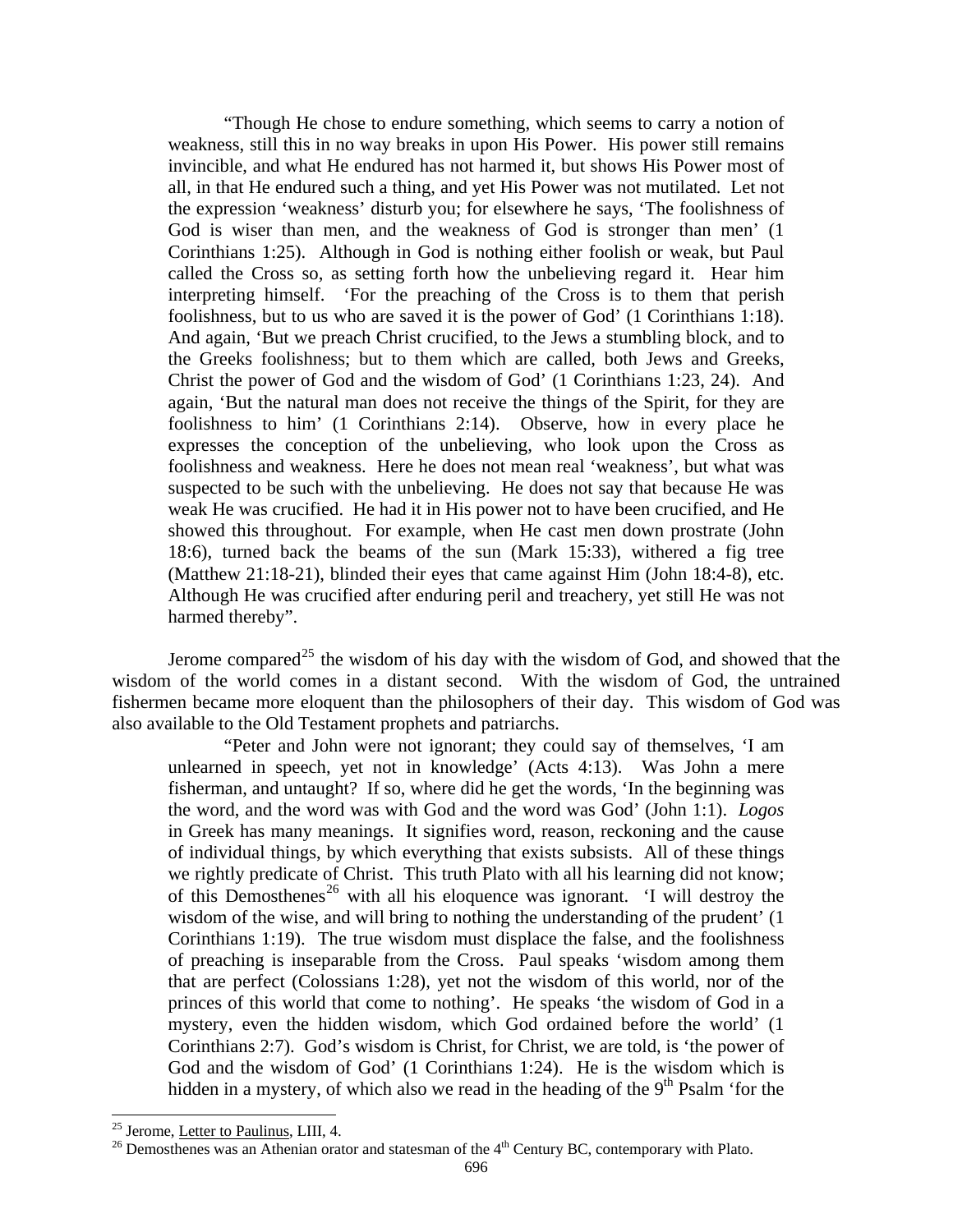hidden things of the son'. In Him are hidden all the treasures of wisdom and knowledge. He who was hidden in a mystery is the same that was foreordained before the world. Now it was in the Law and in the Prophets that he was foreordained and prefigured. For this reason the prophets were called seers, because they saw Him whom others did not see. Abraham saw His day and was glad (John 8:56). The heavens, which were sealed to a rebellious people, were opened to Ezekiel. 'Open my eyes', said David, 'that I may behold wonderful things out of your Law' (Psalm 119:18). For 'the Law is spiritual' and we need a revelation to enable us to comprehend it, just as when God uncovers His face, we need a revelation to behold His glory".

Tertullian, in refuting the heretic Marcion's concept of God, pointed out<sup>[27](#page-17-0)</sup> that God has intentionally chosen the foolish and weak things of the world to confound the wise and mighty. Marcion's god did not do this.

The 'stumbling block' which he declares Christ to be 'to the Jews' (1 Corinthians 1:23), points unmistakably to the Creator's prophecy respecting Him, when by Isaiah He says, 'Behold I lay in Zion stone of stumbling and a rock of offense' (Isaiah 8:14-15). This stone or rock is Christ. This stumbling stone Marcion still retains. Now, what is that 'foolishness of God which is wiser than men' (1 Corinthians 1:25), but the cross and death of Christ? What is that 'weakness of God which is stronger than men', but the nativity and incarnation of God? If, however, Christ was not born of the Virgin, was not constituted of human flesh, and thereby really suffered neither death nor the cross there was nothing in Him either of foolishness or weakness; nor is it any longer true, that 'God has chosen the foolish things of the world to confound the wise'. For nothing in the dispensation of God is found to be ignoble and contemptible. Such only occurs in man's arrangement. The Old Testament itself can be charged with foolishness, weakness, dishonor and contempt. What is more foolish and weaker than God's requirement of bloody sacrifices? What is weaker than the cleansing of vessels and of beds? What more dishonorable than the discoloration of the reddening skin? (Leviticus 13:2-6) The whole of the Old Testament, the heretic (i.e. Marcion), holds in derision. For God has chosen the foolish things of the world to confound its wisdom. Marcion's god has no such discipline, because he does not take after the Creator in the process of confusing opposites by their opposites, so that 'no flesh shall glory; but, as it is written, He that glories, let him glory in the Lord' (1 Corinthians 1:31).

Tertullian also stated<sup>[28](#page-17-1)</sup> that such basic Christian teachings as the creation of the world out of nothing, the resurrection of the dead and the virgin birth are foolishness to the worldly philosophies. The philosophers, the heretics and the heathen stand together against the Church on these matters.

"When Paul warns them to 'beware of subtle words and philosophy' (Colossians 2:8), as being 'a vain deceit', such as is 'after the basic principles of the world<sup>[29](#page-17-2)</sup>. It would be tedious to show how in this sentence all heresies are

<sup>&</sup>lt;sup>27</sup> Tertullian, Five Books Against Marcion, II, ii, V, 5.

<span id="page-17-1"></span><span id="page-17-0"></span><sup>&</sup>lt;sup>28</sup> Tertullian, Five Books Against Marcion, II, ii, 5, 19.

<span id="page-17-2"></span><sup>&</sup>lt;sup>29</sup> By "the world", Tertullian understands thereby worldly learning, and "the tradition of men", subtle in their speech and their philosophy.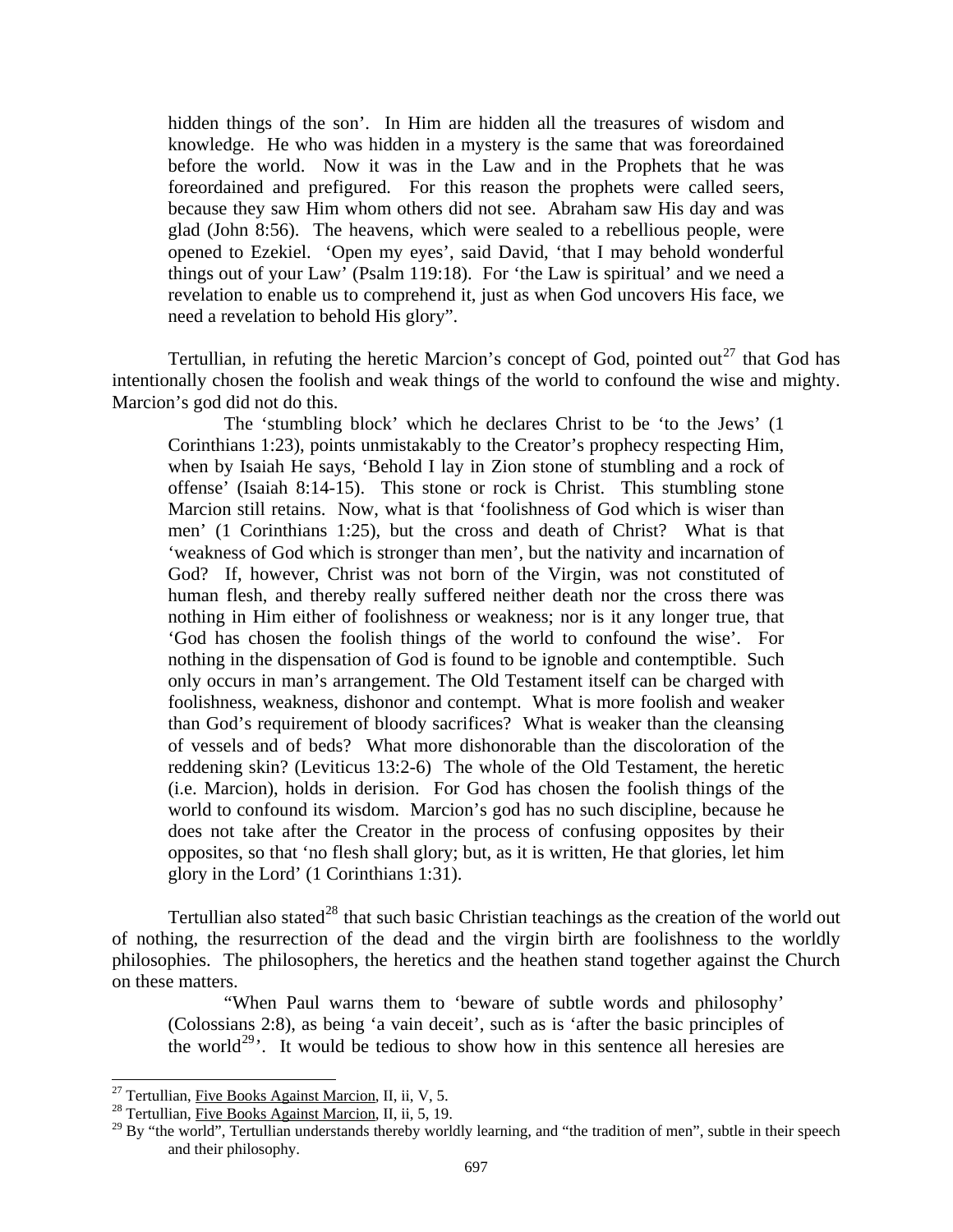<span id="page-18-0"></span>condemned, on the ground of their consisting of the resources of subtle speech and the rules of philosophy. But let Marcion know that the principle term of his creed comes from the school of Epicurus<sup>[30](#page-18-1)</sup>, implying that the Lord is stupid and indifferent; wherefore he refuses to say that He is an object to be feared. Moreover, from the porch of the Stoics<sup>[31](#page-18-2)</sup> he brings out *matter*, and places it on a par with the Divine Creator. He also denies the resurrection of the flesh, — a truth which none of the schools of philosophy hold. But how remote is our (Catholic) truth from the artifices of this heretic. We firmly believe that (1) He produced all things out of nothing, (2) He promised to us a restoration from the grave of the same flesh that died, and (3) Christ was born of the virgin's womb! At this, philosophers, heretics, and the heathen, laugh and jeer. For 'God has chosen the foolish things of the world to confound the wise!' Thanks to this simplicity of truth, so opposed to the subtlety and vain deceit of philosophy, we cannot possibly have any relish for their perverse opinions".

# **The Deity of Christ**

l

Paul's letter to the Corinthians has been a key factor in addressing some of the major heresies in the Church that have to do with the Deity of Christ. This began in the  $1<sup>st</sup>$  Century, where a major influence in the Church was the teachings of Simon Magus and his followers – which included four of the Seventy Apostles (Luke 10:1-20), who apostatized<sup>[32](#page-18-3)</sup>. Simon was so celebrated and influential in his heresy that Emperor Claudius erected a statue of Simon along the Tiber River in Rome with the inscription, "To Simon, the Holy God". One aspect of Simon's heresy was that there was no bodily resurrection, and this teaching had gotten to Corinth. Paul stated to the Corinthians, "Now if Christ is preached that He has been raised from the dead, how do some among you say that there is no resurrection of the dead?" (1 Corinthians 15:12) Paul had just been in Corinth three years earlier performing incredible miracles and teaching about the Resurrection (1 Corinthians 15:1-11). Peter and Apollos had been there in the interim preaching the same thing! How was it that some of the Corinthians quit believing in the Resurrection? The answer is that Simon Magus was an extremely influential person, and he supported his teachings with his knowledge of the black arts, making it seem that he was performing incredible miracles just like the Apostles. Paul's answer to the heresy in Corinth is important in that the same words that Paul used to address these heresies were used again and again to address the heresies in later centuries, and especially during the Arian controversy of the  $4<sup>th</sup>$  Century.

A common denominator both for Simon's heresies and those of Arius was the Deity of Christ. If one doesn't have this right, a whole flock of foul spirits congregates around whatever takes its place. In order to understand better what Paul was saying to Corinth, it is useful to look at how later writers used Paul's words to address the heresies of their day.

<span id="page-18-1"></span> $30$  Epicurius was a Greek philosopher of the 4<sup>th</sup> to 3<sup>rd</sup> Century BC who subscribed to a hedonistic ethic that considered an imperturbable emotional calm to be the highest good. He held that intellectual pleasures are superior to all others and renounced momentary pleasures in favor of more permanent pleasures.<br><sup>31</sup> The Stoics were founded by Zeno of Citium about 300 BC. They taught that the wise man should be free from

<span id="page-18-2"></span>passion, unmoved by joy or grief, and submissive to natural law. Like others of the Greek philosophers, they also taught that matter was eternal, thus putting matter on a par with Christ.<br><sup>32</sup> For further study on the life and teachings of Simon Magus, see Mark Kern, <u>Simon Magus the Heresiarch</u>, St

<span id="page-18-3"></span>Athanasius Press, 2003.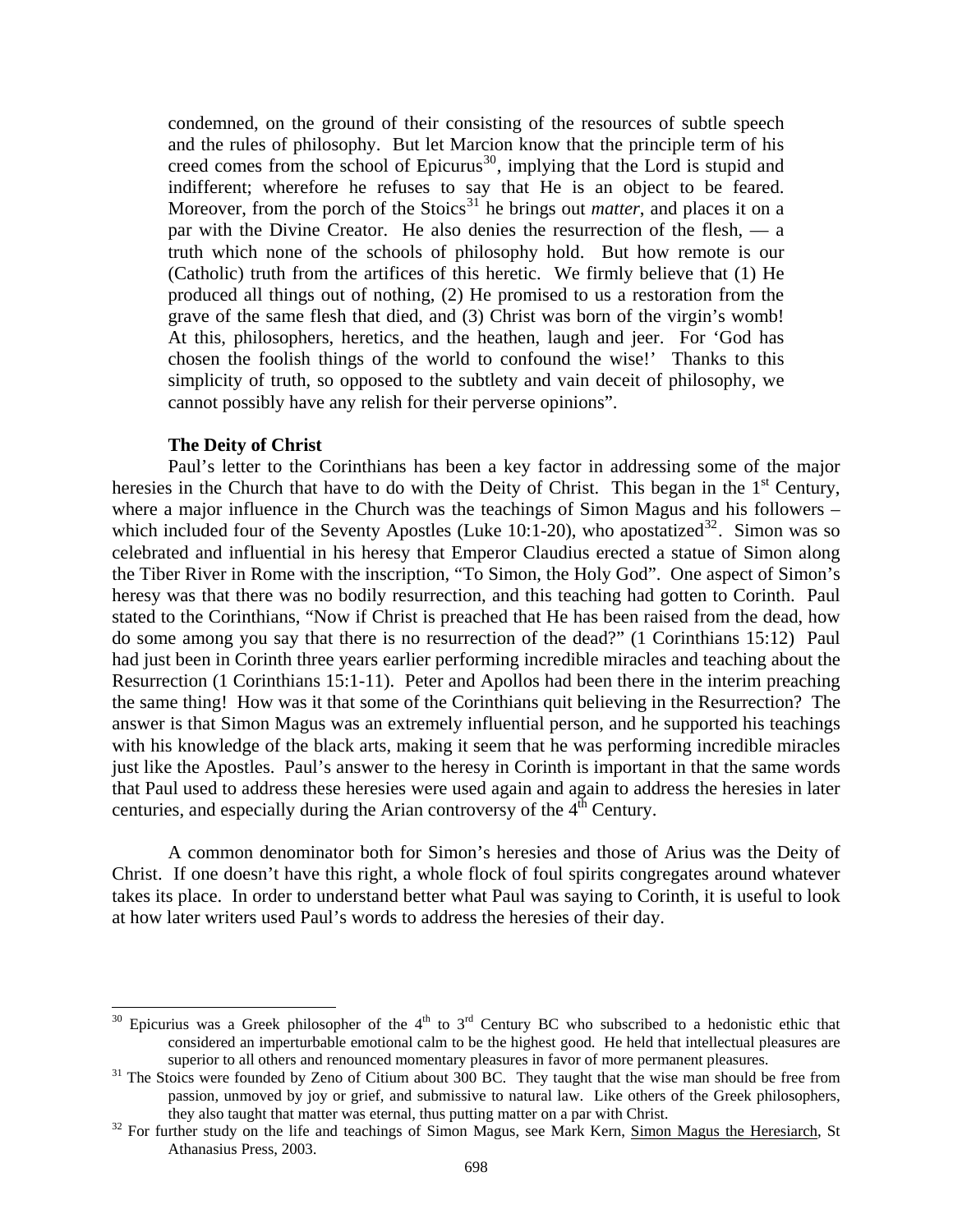Gregory of Nyssa, speaking<sup>[33](#page-19-0)</sup> against the heretic Eunomius<sup>[34](#page-19-1)</sup> in the 4<sup>th</sup> Century, stated that for Eunomius to say that Christ was a created being implied that the Father also was a created being. Since Christ is the wisdom and power of God (1 Corinthians 1:24), the Father would have had no wisdom or power prior to His creation of Christ. This kind of thinking degenerates into either atheism or a created god.

"Eunomius' stated, concerning Christ, 'He was not, before His own generation'. Let him declare the Divine Names by which He Who, 'once was not', is called. He will say, 'light', 'blessedness', 'life', 'incorruptibility', 'righteousness', 'sanctification', 'no power', 'truth', and the like. Eunomius proclaims that when He 'was not', there was no truth, no life, no light, no power, no incorruptibility, no other of those pre-eminent qualities which are conceived of Him. What is still more marvelous and still more difficult for impiety to face, there was no 'brightness' and no 'express image'. In saying that there was no brightness, there is surely also the non-existence of the radiating power, as one may see in the illustration of the lamp. For he who speaks of the ray of the lamp indicates also that the lamp shines, and he who says that the ray 'is not', signifies also the extinction of that which gives light. So that when the Son is said 'not to be', a necessary consequence is the non-existence of the Father. For if the one is related to the other by way of conjunction, according to the Apostolic testimony — the 'brightness' to the 'glory', the 'express image' to the 'Person', the 'Wisdom' to God — he who says that one of the things so conjoined 'is not', surely by his abolition of the one abolishes also that which remains. So that if the 'brightness was not', it is acknowledged that neither did the illuminating nature exist; and if the 'express image' (Hebrews 1:3) had no existence, neither did the Person imaged exist. If the wisdom and power of God 'was not', He also was not, Who cannot be conceived without wisdom and power".

"If, then, the Only-begotten God, as Eunomius says, 'was not before His generation', and Christ is 'the power of God and the wisdom of God' (1 Corinthians 1:24), and the 'express image' and the 'brightness', neither did the Father exist, Whose power and wisdom and express image and brightness the Son is. It is not possible to conceive by reason either a Person without express image, glory without radiance, God without wisdom, a Maker without hands, a Beginning without the Word, or a Father without a Son. All such things, alike by those who confess and by those who deny, are clearly declared to be in mutual union, and by the abolition of one the other also disappears with it. Let these men who are overly wise consider that they are supporters of the Epicurean doctrines, preaching atheism under the guise of Christianity. Now since the logical consequence is shown to be one of two absurdities, either (1) that we should say that God does nor exist at all, or (2) that we should say that His being was created, let them choose which they like of the two courses before them. Either they can be called atheist, or they can say that the essence of the Father is created. They would avoid, I suppose, being reckoned atheists. It remains, therefore, that they maintain that God is not eternal".

<span id="page-19-0"></span><sup>&</sup>lt;sup>33</sup> Gregory of Nyssa, Against Eunomius, VIII, 5.

<span id="page-19-1"></span><sup>&</sup>lt;sup>34</sup> Eunomius was an Arian Bishop of Cyzicus in the 4<sup>th</sup> Century.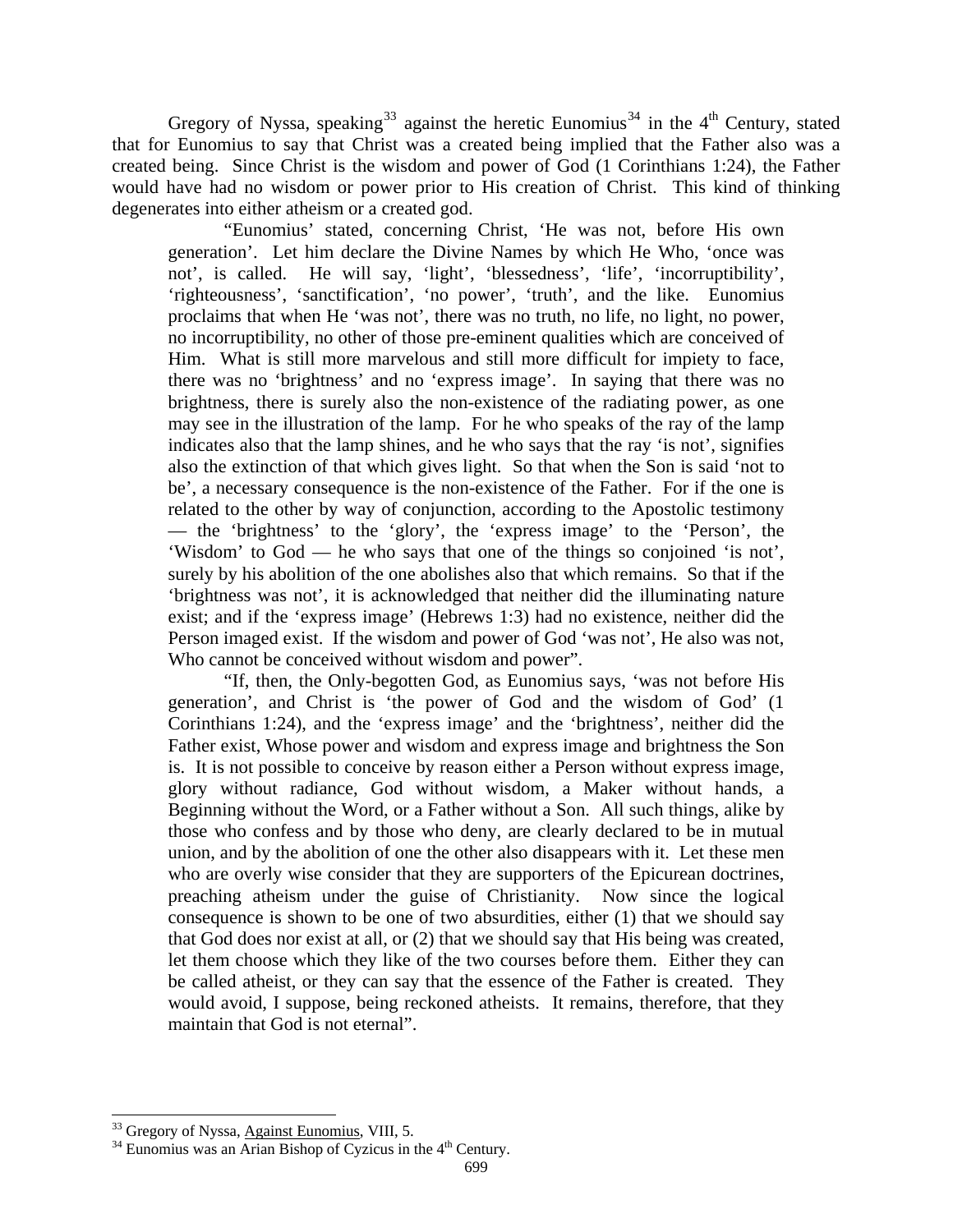Ambrose of Milan stated<sup>[35](#page-20-0)</sup> that the Father is seen in the Son, and that this is how Christ showed the Father to the Apostle Philip. This "image of God" is not composed of body color or modeled in wax, but is drawn from the fountainhead of the Father.

"The prophets say, 'In Your light we shall see light' (Psalm 36:9); and again, 'Wisdom is the brightness of everlasting light, and the spotless mirror of God's majesty, the image of His goodness' (Hebrews 1:3). 'Brightness', because in the Son the Father's glory shines clearly; 'spotless minor', because the Father is seen in the Son; 'image of goodness', because it is not one body seen reflected in another, but the whole power of the Godhead in the Son. The word 'image' teaches us that there is no difference; 'expression', that He is the counterpart of the Father's form; and 'brightness' declares His eternity. The 'image' is not that of a bodily countenance, not one made up of colors, nor modeled in wax, but simply derived from God, coming out from the Father, drawn from the fountainhead".

"By means of this image, the Lord showed Philip the Father, saying, 'Philip, he that sees Me, sees the Father also. How then do you say, "Show us the Father?" Do you not believe that I am in the Father, and the Father in Me?"' He who looks upon the Son sees, in portrait, the Father. Note what manner of portrait is spoken of! It is Truth, Righteousness, the Power of God. It is not dumb, for it is the Word; not insensible, for it is Wisdom; not vain and foolish, for it is Power; not soulless, for it is the Life; not dead, for it is the Resurrection. You see, then, that while an image is spoken of, the meaning is that it is the Father, Whose image the Son is, seeing that no one can be his own image".

Gregory of Nyssa stated<sup>[36](#page-20-1)</sup> that the Father, without the Son has neither existence nor Name. Anyone who imagines such either sees nothing or sees evil.

"Inasmuch as the Lord, Who is the Truth, is God, and is in the Father and is one with the Father, there is no room in the true doctrine for distinctions of phrases. For he, who truly believes in the One, sees in the One Him, Who is completely united with Him in truth, deity, essence, life, wisdom, and in all attributes whatsoever. If he does not see in the One, Him Who is all these, it is in nothing that he believes. For without the Son the Father has neither existence nor Name, any more than the Powerful without Power, or the Wise without Wisdom. For Christ is 'the Power of God and the Wisdom of God' (1 Corinthians 1:24). He who imagines he sees the One God apart from power, truth, wisdom, life, or the true light, either sees nothing at all or else sees that which is evil. For the withdrawal of the good attributes becomes the origin of evil".

Gregory of Nyssa also stated<sup>[37](#page-20-2)</sup> that God created all things without the benefit of any preexisting matter or instruments. The power and wisdom of God has no need of external assistance.

"We know that the Word is the Creator of matter, producing with the matter the qualities of matter. For Him, the impulse of His almighty will was everything and produced matter, instrument, place, time, essence, quality, everything that is conceived in creation. For at one and the same time did He will

<span id="page-20-0"></span><sup>&</sup>lt;sup>35</sup> Ambrose of Milan, <u>Exposition of the Christian Faith</u>, I, vii, 49-50.<br><sup>36</sup> Gregory of Nyssa, <u>Against Eunomius</u>, II, 4.<br><sup>37</sup> Gregory of Nyssa, <u>Against Eunomius</u>, II, 7.

<span id="page-20-1"></span>

<span id="page-20-2"></span>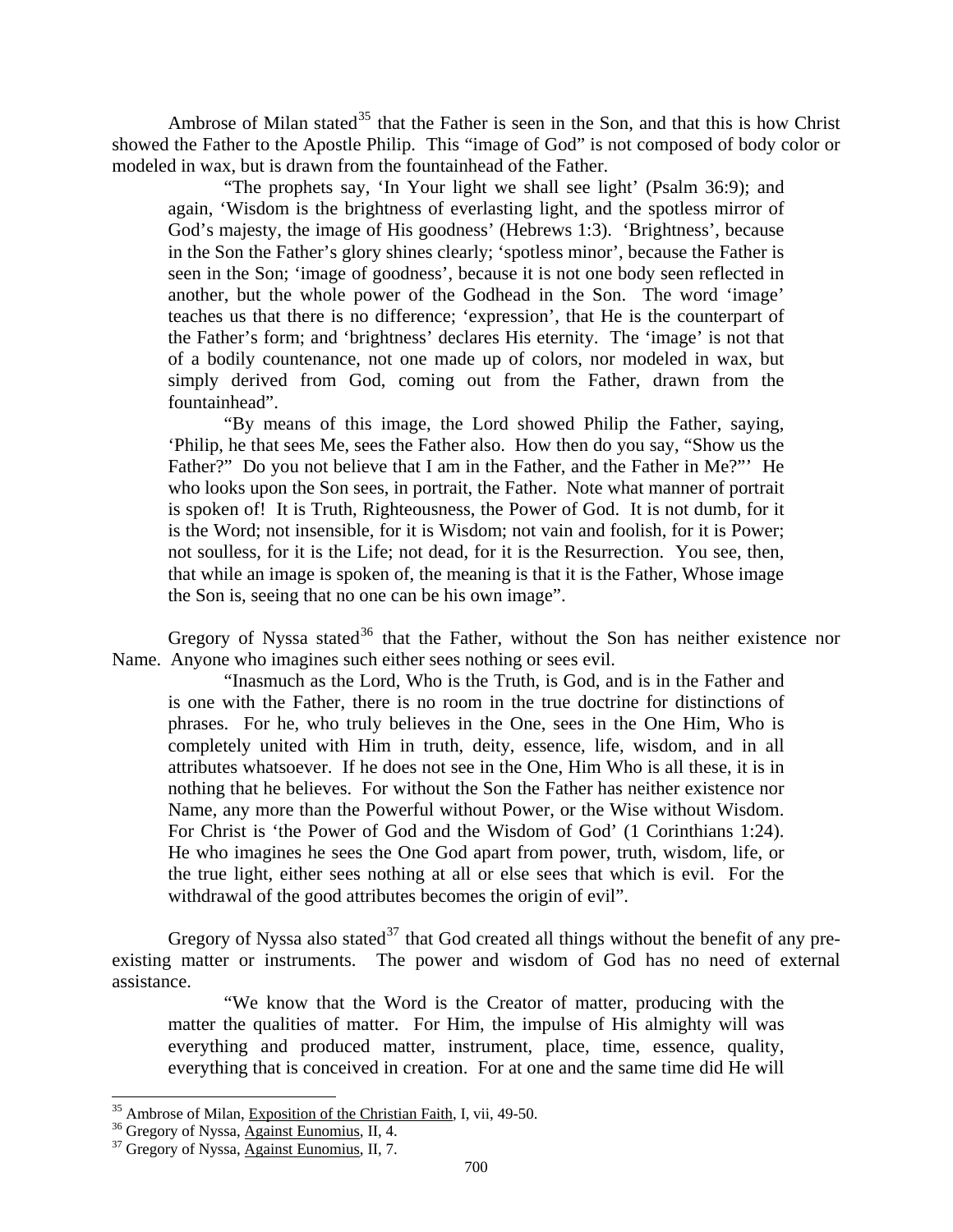that everything should be, and His power, that produced all things that are, kept pace with His will, turning His will into act. For thus Moses instructs us about the Divine power, ascribing the production of each of the objects of the creation to the words that created them. For 'God said, Let there be light, and there was light' (Genesis 1:3); and so about the rest, without any mention either of matter or of any instrumental agency. Accordingly the language of Eunomius on this point is not to be rejected. For God, when creating all things that have their origin by creation, did not need any matter on which to operate, nor any instruments to aid Him in His construction; for the power and wisdom of God has no need of any external assistance. But Christ is 'the Power of God and the Wisdom of God' (1 Corinthians 1:24), by Whom all things were made and without Whom is no existent thing (Colossians 1:16, Revelation 4:11). If, then, he made all things both visible and invisible, and if His will alone suffices to create all existing things (for His will is power), Eunomius utters our doctrine though with a loose mode of expression. For what instrument and what matter could He, Who upholds all things by the word of His power, need in upholding the constitution of existing things by His almighty word? But if Eunomius maintains that what we have believed to be true of the Only-begotten in the case of the creation, is true also in the sense that the Father created Him in like manner as the creation was made by the Son, then we retract our former statement, because such a supposition is a denial of the Godhead of the Only-begotten".

John Chrysostom pointed out<sup>[38](#page-21-0)</sup> that while Christ is called "the power of God and the wisdom of God (1 Corinthians 1:24), yet not always where "the power" and "the wisdom of God" are mentioned is Christ meant. Such statements could also refer to the Holy Spirit.

Basil referred<sup>[39](#page-21-1)</sup> to the heretics of his day, who claimed that the references to Christ sitting at the Right Hand of the Father imply a lesser position or an inferior being. Basil stated that this is not the case, but represents the use of dignified language to indicate the seat of honor.

"The expression 'right hand' does not, as they contend, indicate the lower place, but equality of relation. It is not understood physically, but Scripture puts before us the magnificence of the dignity of the Son by the use of dignified language indicating the seat of honor. It is left then for our opponents to allege that this expression signifies inferiority of rank. Let them learn that 'Christ is the power of God and wisdom of God' (1 Corinthians 1:24), and that 'He is the image of the invisible God' (Colossians 1:15) and 'the brightness of his glory' (Hebrews 1:3), and that 'Him has God the Father sealed' (John 6:27), by engraving Himself on Him. Are we to call these passages, and others like them, throughout the whole of Holy Scripture, proofs of humiliation, or rather public proclamations of the majesty of the Only Begotten, and of the equality of His glory with the Father? We ask them to listen to the Lord Himself, distinctly setting forth the equal dignity of His glory with the Father, in His words:

- 1. 'He that has seen me has seen the Father' (John 14:9);
- 2. 'When the Son cometh in the glory of his Father' (Mark 8:38);
- 3. That they 'should honor the Son even as they honor the Father' (John 5:23);

l

<span id="page-21-0"></span><sup>&</sup>lt;sup>38</sup> John Chrysostom, Homilies on John, V, 1.

<span id="page-21-1"></span><sup>&</sup>lt;sup>39</sup> Basil, On the Spirit, VI, 15.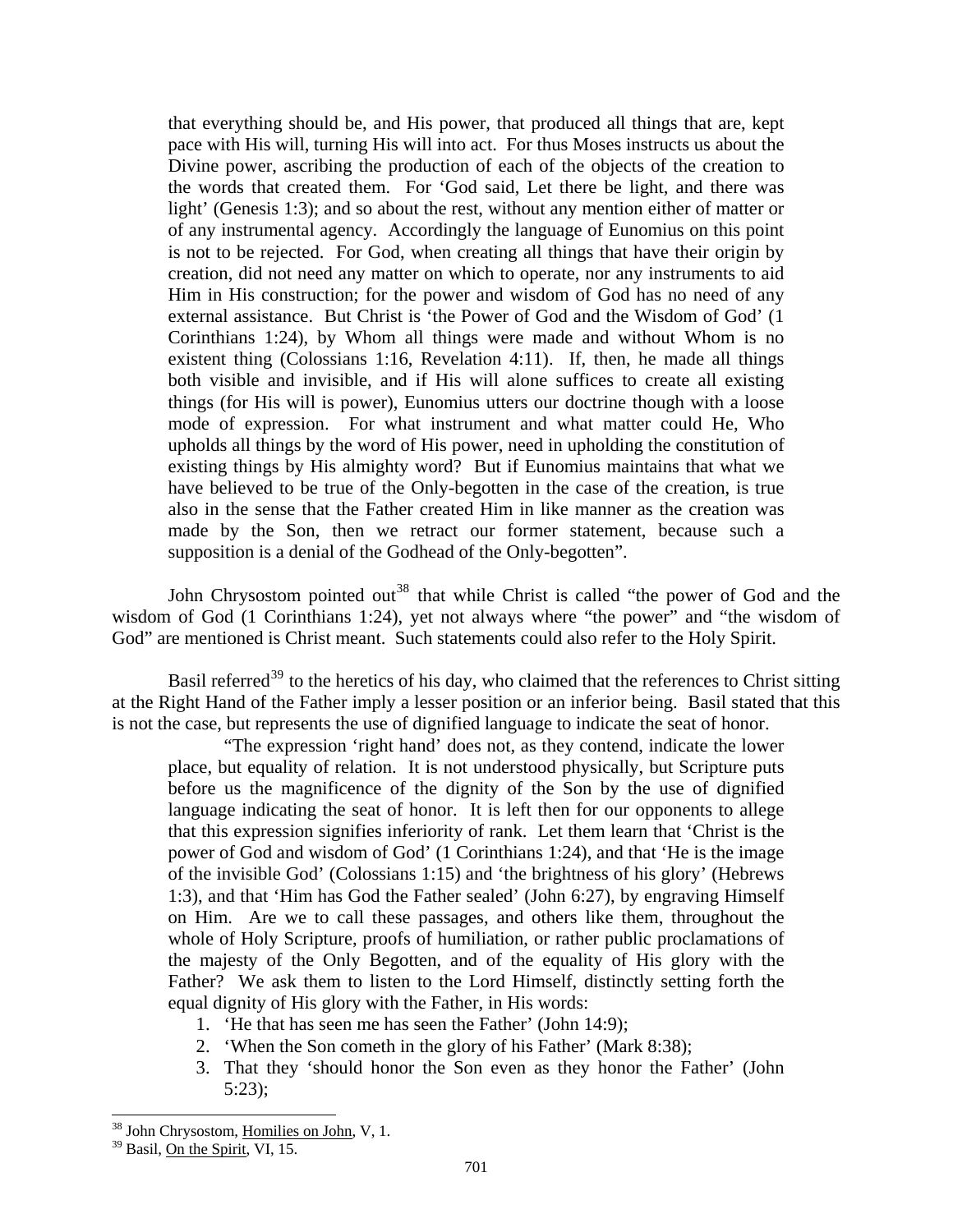4. 'We beheld his glory, the glory as of the Only Begotten of the Father' (John 1:14);

5. 'The Only Begotten God which is in the bosom of the Father' (John 1:18). Of all these passages they take no account, and then assign to the Son the place set apart for His foes. A father's bosom is a fit and becoming seat for a son, but the place of the footstool is for them that have to be forced to submit".

John of Damascus pointed out<sup>[40](#page-22-0)</sup> that if there was a time when the Father existed without the Son, there was a time when He was not the Father.

"When we say He was before all the ages we show that His birth is without time or beginning; for the Son of God was not brought into being out of nothing. He is the effulgence of the glory, the impress of the Father's subsistence, the living wisdom and power, the Word possessing interior subsistence, the essential and perfect and living image of the unseen God. But always He was with the Father and in Him, everlastingly and without beginning begotten of Him. For there never was a time when the Father was and the Son was not, but always the Father and always the Son, Who was begotten of Him, existed together. He could not have received the name Father apart from the Son. If He were without the Son, He could not be the Father; and if He thereafter had the Son, thereafter He became the Father, not having been the Father prior to this, and He was changed from that which was not the Father to become the Father".

Athanasius of Alexandria stated<sup>[41](#page-22-1)</sup> that it is important to know that Christ became man, rather than coming to take up temporary residence in man like He did in Old Testament times.

"From the Gospels one will perceive that the Lord became man; for 'the Word became flesh, and dwelt among us' (John 1:14). He became man, and did not come into man. This it is necessary to know, lest irreligious men fall into this notion, and beguile others into thinking, that, as in Old Testament times, when the Word used to come into each of the saints, so now He took up temporary residence in a man, hallowed him, and thus showed Himself. For if this were so, and He only appeared in a man, it was not unusual; and those who saw Him would not have been startled, saying, 'Where is He from?' (John 9:29-34) and 'Why do You, being a man, make Yourself God?' (John 10:33) They were familiar with the idea, from the words, 'And the Word of the Lord came' to this or that of the Prophets. But now, the Word of God, by whom all things came to be, endured to become also Son of man, and humbled Himself, taking a servant's form (Philippians 2:7). Therefore to the Jews the Cross of Christ is a scandal, but to us Christ is 'God's power' and 'God's wisdom' (1 Corinthians 1:24) for 'the Word became flesh'".

Ambrose of Milan stated<sup>[42](#page-22-2)</sup> that the act of becoming does not imply an act of creation as applied to Christ. Christ "became" our refuge and our salvation, even though He existed from eternity with the Father.

"Becoming does not always imply creation; for we read, Lord, You have become our refuge' (Psalm 90:1 LXX), and 'You have become my salvation'

<span id="page-22-0"></span><sup>&</sup>lt;sup>40</sup> John of Damascus, <u>Exposition of the Orthodox Faith</u>, I, 8.<br><sup>41</sup> Athanasius of Alexandria, <u>Four Discourses Against the Arians</u>, III, xxvi, 30.<br><sup>42</sup> Ambrose of Milan, Exposition of the Christian Faith, III, v, 35-36.

<span id="page-22-2"></span><span id="page-22-1"></span>